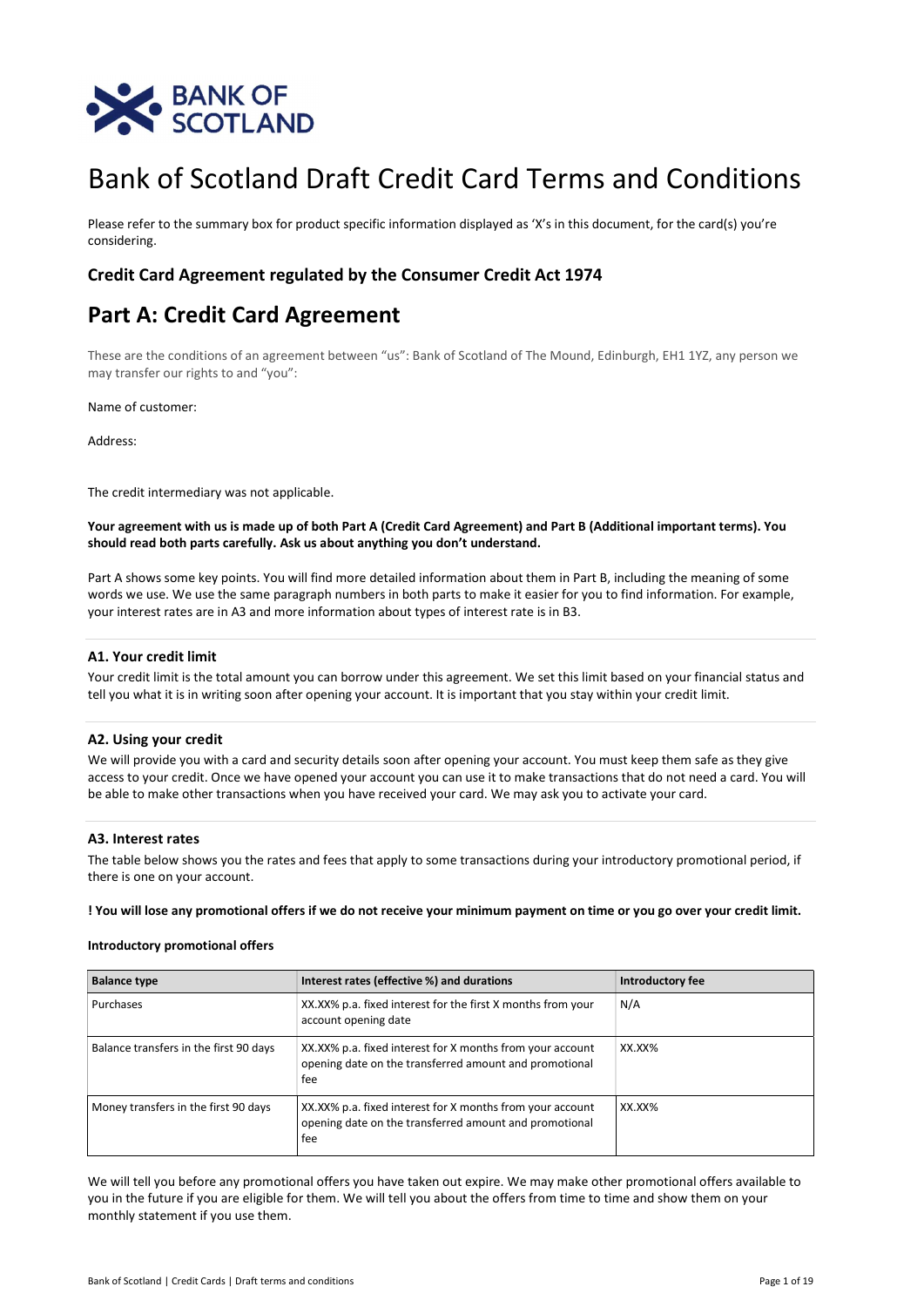The following table shows the standard interest rates that apply to transactions made outside any promotional offers, and on any remaining balance after the end of a promotional offer period. Section A5 shows the standard fees.

## Standard interest rates – annual (variable)

| <b>Balance type</b>                                    | Simple % | <b>Effective %</b> |
|--------------------------------------------------------|----------|--------------------|
| Cash transactions (any currency)                       | X.XXXX%  | XX.XX%             |
| Purchases                                              | X.XXXX%  | XX.XX%             |
| Balance transfers                                      | X.XXXX%  | XX.XX%             |
| X.XXXX%<br>XX.XX%<br>Money transfers                   |          |                    |
| Default charges - The simple interest rate is X.XXXX%. |          |                    |

Simple rate means the actual rate we use to calculate how much interest we charge you. Simple annual rates are based on a 365-day year.

Effective rate shows the effect of compounding the simple rate over one year. Compounding is when we charge interest on your balance, including on any interest we charged before.

#### What kinds of interest rate does your account have?

Your standard simple interest rates (see table above) will automatically move up and down in line with changes to the Bank of England Base Rate. If your simple rates change, your effective rates will change too. For more about this, see B3.

We may also change your standard interest rates for other reasons. For more about this, see A8.

! Your standard simple interest rates are linked to the Bank of England Base Rate, so they change when the Base Rate changes. We may change whether or not your standard simple rates are linked to the Base Rate in future. We may also change your standard interest rates for other reasons. If we make such changes, we will write to you. Section A8 says more about this.

! If you are in persistent debt for 36 months (two back-to-back 18-month periods) your rates will automatically stop being linked to the Bank of England Base Rate. This means your rates will stop moving up and down in line with the Base Rate, although we may change them for other reasons. For more about this, see B7.8. If we decide to link your rates to the Base Rate once you're no longer in persistent debt, we will write to let you know about that, and your options, at the time.

#### A4. How interest is worked out

We calculate interest daily based on the total amount you owe. We add together all the daily interest amounts in each statement period and add the total to your balance on your statement date.

There are three exceptions to this rule:

- Annual fees: We do not charge interest on annual fees (A5 says if your card has an annual fee).
- Purchases: We do not charge interest on purchases made during your latest statement period if you pay off your full balance (including any balance transfers and money transfers) by the payment due date and you also paid your previous month's balance in full by the due date.
- Default charges: We do not charge interest on default charges for the first 28 days after the day we give you notice (usually in your statement) that they are payable. After that we charge simple interest, so we will not charge interest on interest. For more about this, see A5.

## A5. Fees and charges

| Fee description                                                                         | Amount                                 |
|-----------------------------------------------------------------------------------------|----------------------------------------|
| Annual fee                                                                              | £X                                     |
| Cash transaction fee (any currency)                                                     | X% of sterling value                   |
| Non-sterling transaction fee (any non-sterling transaction, including cash withdrawals) | X.XX% of the converted sterling amount |
| Non-introductory balance transfer fee                                                   | X% of transfer                         |
| Non-introductory money transfer fee                                                     | X% of transfer                         |

## ! A single transaction may attract more than one fee. For example, for a cash withdrawal in a foreign currency we charge a cash transaction fee and a non-sterling transaction fee.

| When default charges apply                                                                             | Amount |
|--------------------------------------------------------------------------------------------------------|--------|
| Your minimum payment is late if we did not receive it in cleared funds in full by the payment due date | E12    |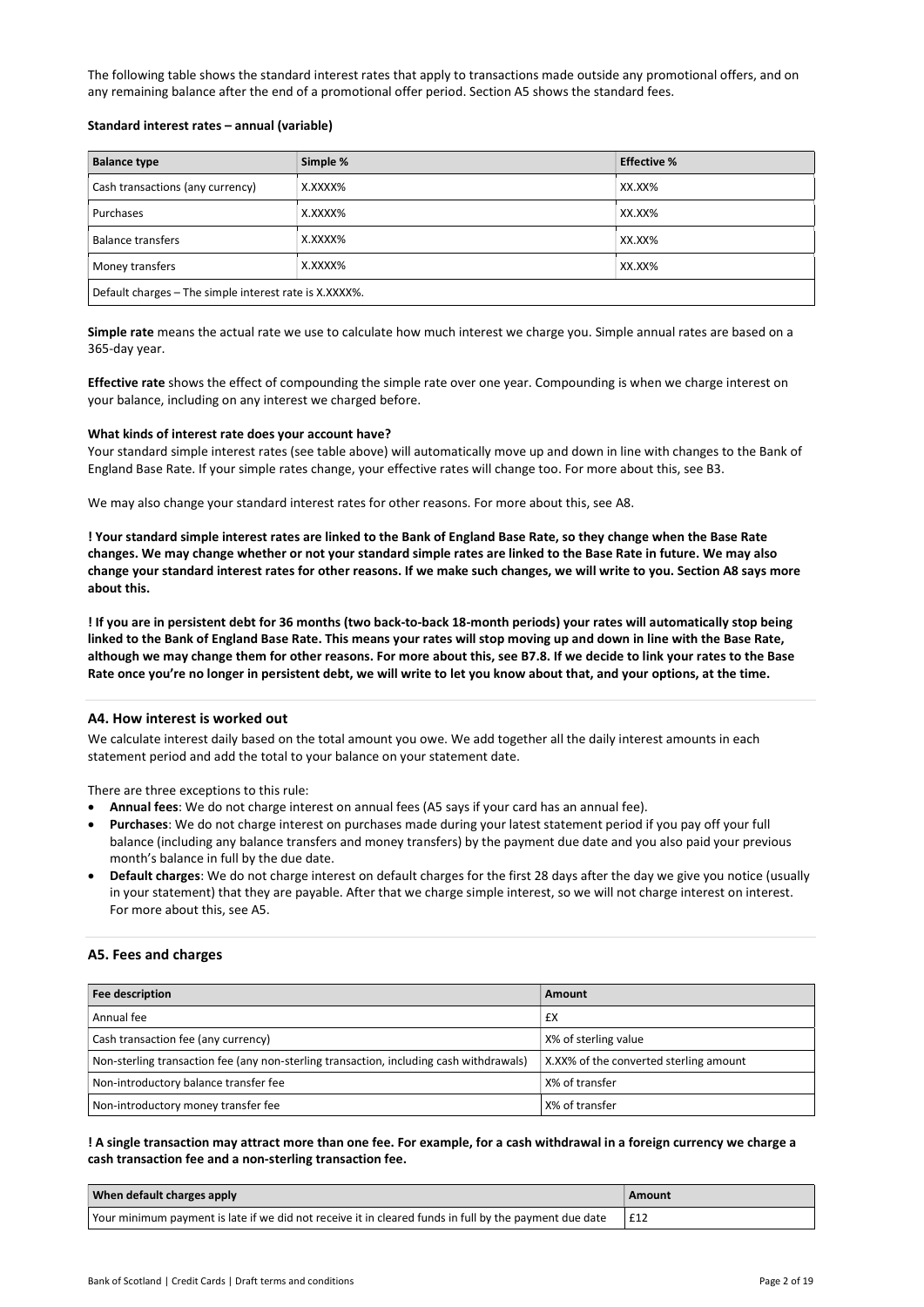We add fees and default charges (and any interest incurred) to the most relevant balance type set out in A3. For example, we would add a cash transaction fee (including any associated non-sterling transaction fee payable) and any interest incurred on that fee to the cash transaction balance. We add annual fees, non-sterling transaction fees associated with purchases and any interest incurred on those fees to the purchase balance.

We may also charge you reasonable costs for enforcing the agreement, for example, court costs, tracing costs and third-party collection costs.

If you or we have given notice to close your account and end your agreement, we may still apply these fees and charges until you have repaid the full balance.

## A6. Annual Percentage Rate (APR) and Total Amount Payable

The APR allows you to compare this agreement with those of other providers at the time you sign it. When we calculate the APR and Total Amount Payable, we ignore any promotional offers and assume that:

- we and you both keep to the terms of this agreement;
- we charge your annual fee (if any) immediately;
- the interest rates and amounts of any fees do not change; and
- your credit limit is £X,XXX.XX, you make a single purchase of this amount immediately and you repay this amount over one year by 12 equal monthly payments together with interest charges for each month.

Your APR at account opening is XX.X% (variable) Your Total Amount Payable is £X,XXX.XX; this includes your annual fee, if any.

## A7. Payments

You must make at least the minimum payment by the payment due date each month if you owe a balance on your statement. You must also pay immediately the amount of any missed payments and any amount you owe above the credit limit. You can always pay more than the minimum payment and you can pay off all or part of your balance at any time.

We do not treat payments as received until they reach us in cleared funds. You may need to allow extra time for clearance (for example, if you pay by cheque). Your statement tells you the minimum payment. We also include any missed payments in the amount we ask you for. We choose your payment due date and show it on your statement. Your payment due date is 18-30 days after the date we create your statement. For details of how to make payments, see B7 and your statement.

#### ! You will lose any promotional offers if we do not receive your minimum payment on time or you go over your credit limit.

The minimum payment we ask for is charged on a monthly basis and is the higher of £5 or the total of:

- any interest charged as shown on your statement; plus
- any default charges payable as shown on your statement; plus
- X.XX% of the total balance you owe (including interest and charges), as shown on your statement.

If you owe less than £5, you must pay the full amount you owe.

Section B7 explains the order in which your balances and transactions are paid off.

! We recommend you avoid only paying the minimum payment for long periods of time. If you only pay the minimum, repayment will take longer and cost you more in interest. If you need help with your payments, please contact us as soon as possible.

! Missing payments could have severe consequences, such as legal action against you to recover your debt or negative feedback from us to credit reference agencies, which may make getting credit more difficult for you in future. If you continue to miss payments, we may sell your debt and we or the purchaser may take legal action to recover money you owe us. This may include asking a court for an order that your home must be sold, or an order that we or the purchaser can be paid from the sale proceeds of your home.

! It is important you try to manage your account so you do not fall into persistent debt (which is where you have paid more in interest, fees and charges than you have paid off your balance over the previous 18 months). If you are in persistent debt for 36 months (two back-to-back 18-month periods), certain things automatically happen under this agreement. See B7.8 for details.

#### A8. Making changes to this agreement

Section B8 explains in more detail when we may change rates, fees, charges and other terms and how we tell you about all the changes we may make. This may include making changes to your interest rates if our view of your ability to repay us changes, for example, because of the way you manage your account or based on the information we get from credit reference agencies.

We give you at least 60 days' notice before increasing the interest rates we charge you (except where your interest rates change automatically in line with changes to the Bank of England Base Rate). You may tell us before the increase takes effect that you want to close your account, end the agreement and repay what you owe at the existing interest rates.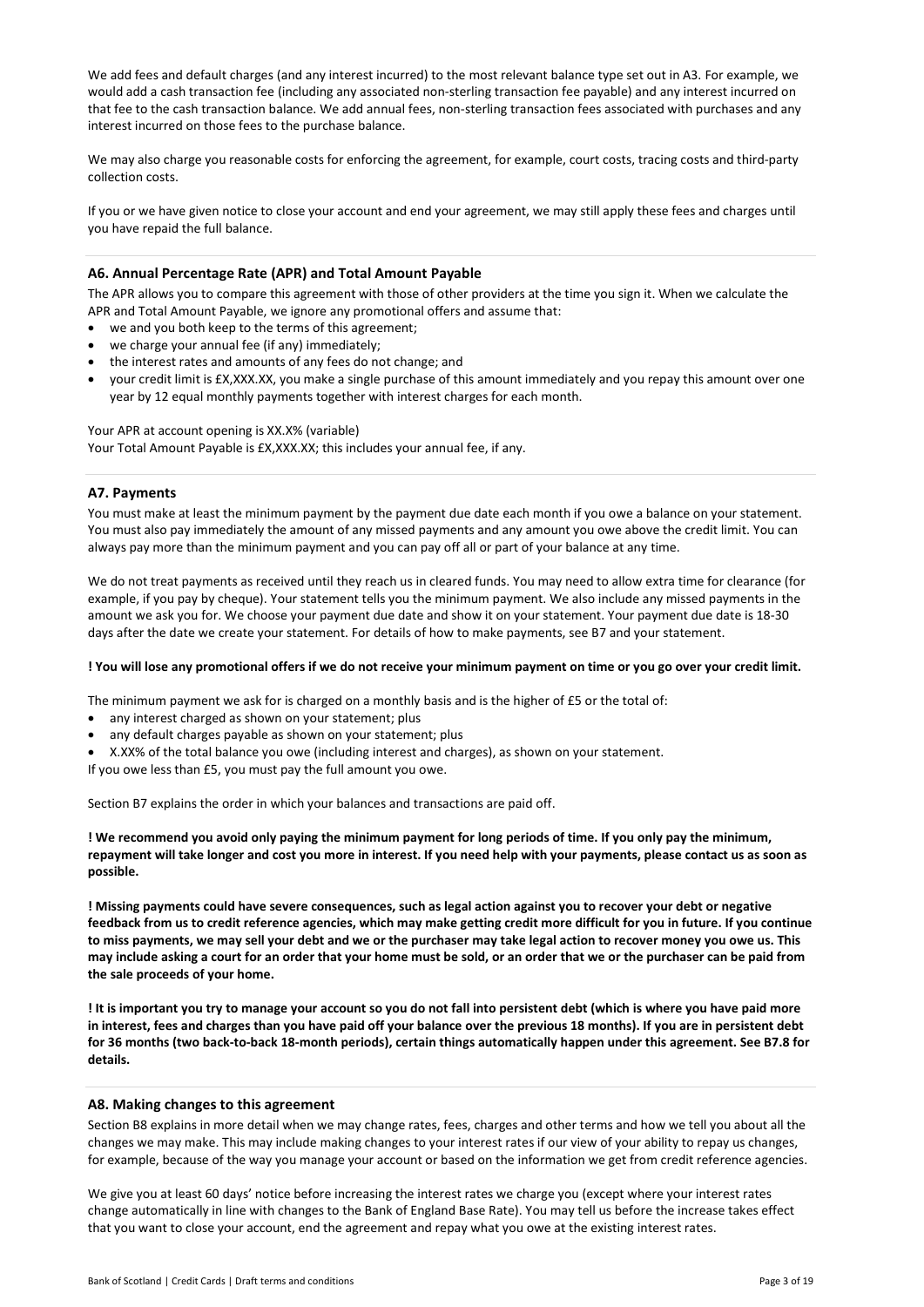## A9. Ending this agreement and closing your account

This agreement has no fixed or minimum duration and can be ended by you or us. You can close your account and end the agreement at any time by telling us by phone or in writing (see "Our contact details" below) and paying off your balance in full.

If we close your account, we normally give you at least two months' notice but may do so immediately in exceptional circumstances, for example if we reasonably suspect criminal or fraudulent activity connected with your account, you seriously or repeatedly break this agreement or we would break the law by continuing with your account. If your account is closed, the agreement will end once you have repaid your balance in full.

## A10. If things go wrong

## A10.1 Claims for unsatisfactory goods or services

If you use your card to buy goods or services and the cost of an individual item is over £100 but not over £30,000 you may have the right to make a claim against the supplier or us, or both, if the goods or services are unsatisfactory, not supplied, supplied only in part or do not match the supplier's description.

! This protection does not apply for cash withdrawals, balance transfers or money transfers you ask us to make. This protection also does not apply if you use your card to fund an account with a third party (like PayPal) and then pay for goods or services with that account. Please ask us if you are unsure.

#### A10.2 Lost or stolen card or security details

You should tell us as soon as possible (using "Our contact details" below) if a card is lost or stolen, or a card or your security details are misused (or you think they may be). If you later find the card, please destroy it. Section B10 explains when you or we are responsible if your card is used without your consent.

## A11. Our contact details

If you wish to write to us, please use the following address: Lloyds Banking Group plc, Credit Card Operations, BX1 1LT.

Otherwise you can reach us in the following ways:

|                                    | From the UK   | From abroad      |
|------------------------------------|---------------|------------------|
| Reporting your card lost or stolen | 0800 028 8335 | +44 131 454 1605 |
| Textphone                          | 0800 389 1286 | +44 131 278 3690 |
| <b>Customer Services</b>           | 0345 964 5645 | +44 1733 574 121 |
| Textphone                          | 0345 600 9644 | +44 131 278 3690 |

We may keep a record of your calls, and record or monitor them for training and compliance purposes.

#### A12. Changing your mind

You can withdraw from this credit agreement for any reason within 14 days starting with the day after you receive your first card. You do not have to tell us why. If you want to withdraw you must tell us by phone or in writing (see "Our contact details" above), and must repay us any balance you owe without delay but no later than 30 calendar days after you tell us. See "How to pay" in B7.1. If you have used your card, you must also pay any interest due to us but do not have to pay any fees or charges. You can ask us to tell you the interest charged per day.

#### Our provision of payment services

You explicitly consent to us accessing, processing and retaining any information you give us to enable us to provide payment services to you. This does not affect any rights and obligations you or we have under data protection law. You may withdraw this consent by ending this agreement. If you do this, we stop using your data for this purpose once your balance has been repaid. We may continue to process your data for other purposes.

The information on personal information below does not form part of the credit agreement.

#### How Lloyds Banking Group Companies use your personal information

It is important that you understand how we use the personal information you give us. So we strongly advise you to read our Privacy Statement, which you can find at https://www.bankofscotland.co.uk/securityandprivacy/privacy/or you can ask us for a copy.

Bank of Scotland plc Registered office: The Mound, Edinburgh EH1 1YZ. Registered in Scotland No. SC327000. Authorised by the Prudential Regulation Authority and regulated by the Financial Conduct Authority and the Prudential Regulation Authority under registration number 169628.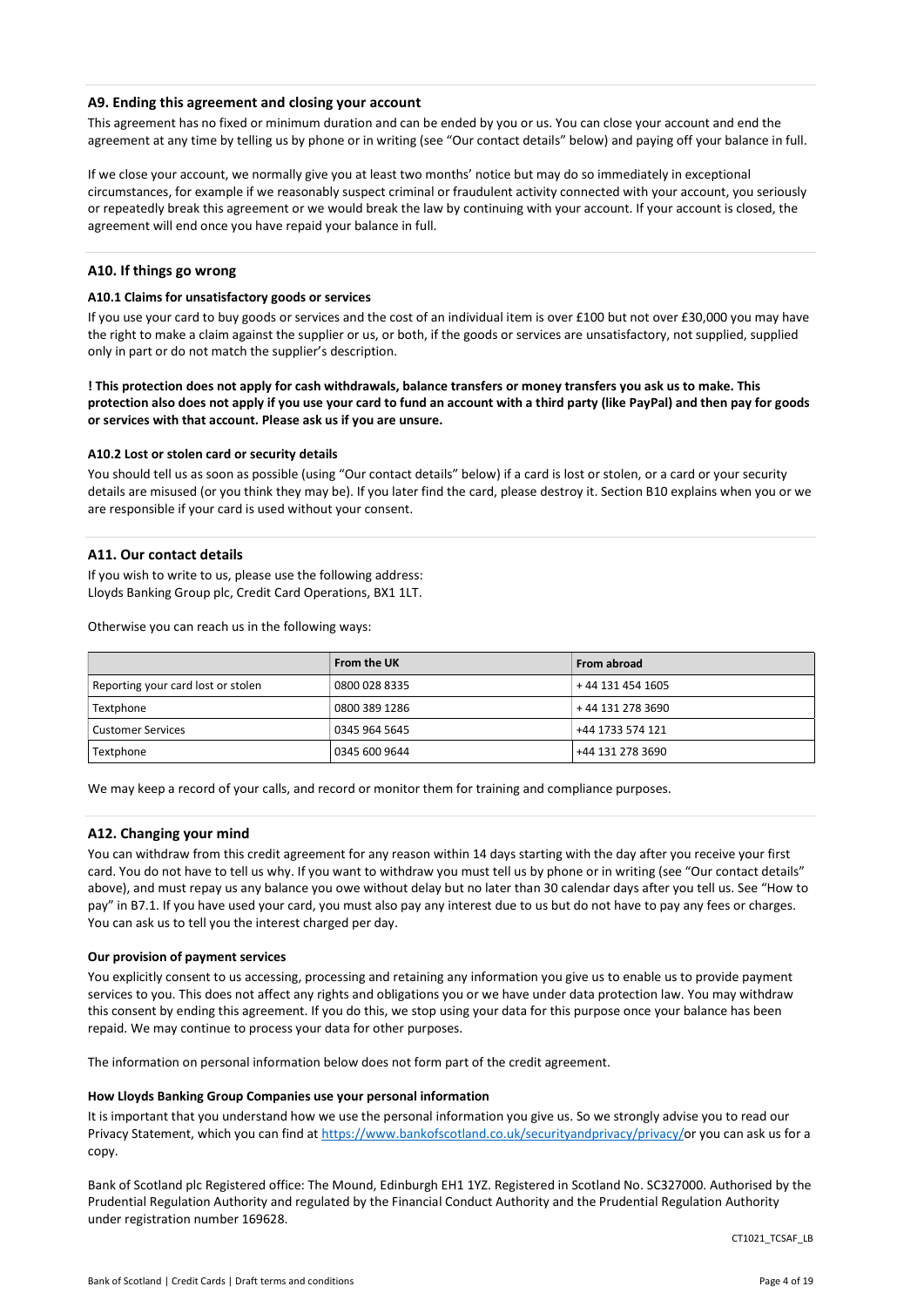# Part B: Additional important terms

## **Contents**

B1. Your credit limit B2. Keeping your card safe and using your credit B3. Interest rates B4. How interest is worked out B5. Fees and charges B6. APR and Total Amount Payable B7. Payments B8. When and why we can change this agreement B9. Ending this agreement and closing your account B10. If things go wrong B11. Contacting each other and electronic communications B12. Changing your mind B13. Loyalty (if applicable) B14. Other important terms

## B1. Your credit limit

Your monthly statement shows your credit limit. It also shows how much of it is available to use at the time we produce your statement. You can spend up to your credit limit at any time. But you cannot use more than 93% of your credit limit for balance transfers and money transfers. We may introduce additional limits on particular transaction types in the future, as set out in B8.

When we work out how much credit is available for you to use, we take into account transactions we have already authorised but not yet added to your account.

We can change your credit limit at any time. We write to you each time you are eligible for a credit limit increase. You can choose how you would like to manage future credit limit increases. You can choose between us:

increasing your credit limit on the date we tell you in the letter (always at least 30 days before the change takes place); and

 not increasing your credit limit until you contact us to request this, by the date we tell you in the letter. You can change these preferences at any time by contacting us.

You can also ask us at any time to consider increasing your credit limit, or tell us you would like a lower credit limit (but we may require a minimum limit), or that you do not want to receive any future credit limit increases. We may not offer you credit limit increases if we are concerned about your ability to repay.

## ! When deciding whether to accept an increase to your credit limit, you should think carefully whether it is right for you. You should consider the risk of taking on too much debt and how you will repay.

We may reduce your credit limit. Section B8 explains in more detail when we may make this change and how we will tell you about it. We may also limit your ability to use your card where it is not practical for us to give advance notice – even if you have not used your full available credit – if we reasonably believe there is a significantly increased risk that you will not be able to repay what you owe. If we do this, we will tell you as soon as possible afterwards. Also, we will show the amount we will let you spend on your statements and on Internet Banking immediately.

## ! It is important that you stay within your credit limit. We may refuse to carry out transactions that will take you over your credit limit. This may also have other consequences like us giving negative feedback to credit reference agencies or changing our understanding of your ability to repay.

We will respond to a request from an authorised third-party card issuer for confirmation that enough credit is available for a transaction only if you have explicitly consented to this.

## B2. Keeping your card safe and using your credit

# Meanings of words we use

| 1112411111530111014311240                                                                                                                                                                                                                                                        |                                                                                                                                                                                                                                       |  |
|----------------------------------------------------------------------------------------------------------------------------------------------------------------------------------------------------------------------------------------------------------------------------------|---------------------------------------------------------------------------------------------------------------------------------------------------------------------------------------------------------------------------------------|--|
| card                                                                                                                                                                                                                                                                             | Any credit card or credit card number issued under this agreement, including renewal, replacement or<br>additional cards, digital versions of cards and card details stored on an electronic wallet, smartphone or<br>another device. |  |
| Details or security procedures that you must follow or use to give an instruction, authorise a transaction,<br>security details<br>confirm your identity or access a device - for example, a password, security code, PIN, signature or<br>biometric data such as a fingerprint. |                                                                                                                                                                                                                                       |  |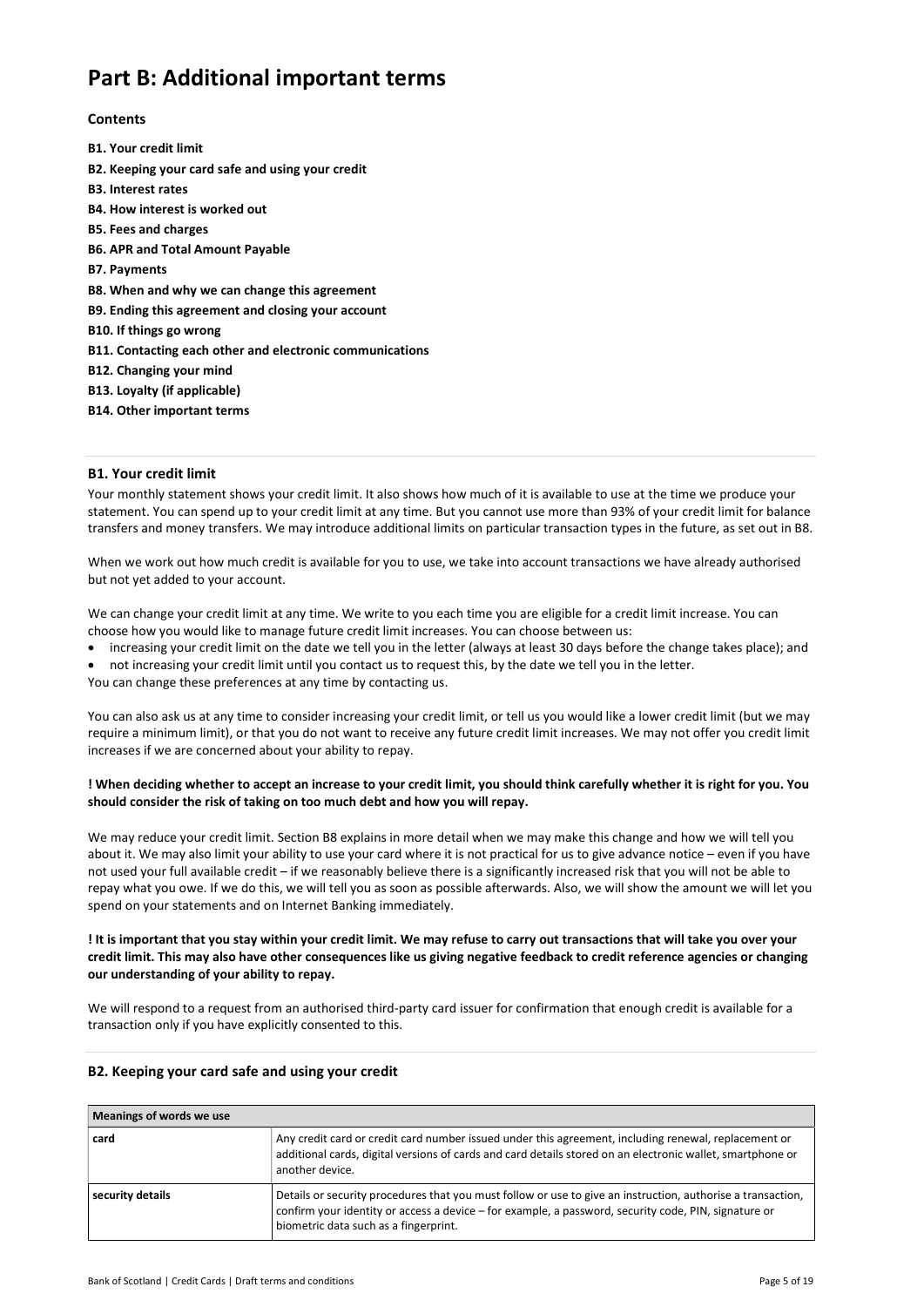| <b>Third Party Provider (TPP)</b> | An Account Information Service Provider (AISP) or a Payment Initiation Service Provider (PISP) authorised<br>by law to access information or give instructions to make certain online transactions for you.<br>An AISP provides online account information services. If you have given it your permission, the AISP will<br>be able to access certain online account information from other providers to give you an overall view.<br>A PISP provides online payment initiation services. If you have given it your permission, the PISP will<br>initiate any transactions you can make through your Internet Banking (e.g. balance transfers or money<br>transfers). |
|-----------------------------------|-----------------------------------------------------------------------------------------------------------------------------------------------------------------------------------------------------------------------------------------------------------------------------------------------------------------------------------------------------------------------------------------------------------------------------------------------------------------------------------------------------------------------------------------------------------------------------------------------------------------------------------------------------------------------|
| working day                       | Monday to Friday (except English bank holidays).                                                                                                                                                                                                                                                                                                                                                                                                                                                                                                                                                                                                                      |

## B2.1 Keeping your card safe

You must:

- follow instructions we give you that we reasonably consider are required to protect your card and security details from unauthorised use;
- not use your card for anything illegal;
- not let anyone else give instructions or access information on your account unless there is a separate arrangement with us or they are a TPP;
- keep your card secure and protected from damage;
- if there is a place for signature, sign your card as soon as you receive it; and
- do all you reasonably can to prevent anyone else finding out your security details.

## For example

You should not:

- tell anyone your security details;
- choose obvious passwords or codes (such as your date of birth) as part of your security details;
- write your security details on (or keep them with) your card or other financial documents or write them in a recognisable way;
- let anyone listen to your calls with us, or watch you using your security details.

## B2.2 Transactions and how to make them

In this section, we explain the different types of transaction you can make. The availability of each of them may depend on how you use your account, your credit risk or our reasonable response to changes in the financial services industry. Examples of things that could affect your credit risk include: you have gone over your credit limit; unexpectedly high cash withdrawals or large gambling transactions; you have broken the conditions of another agreement you have with us or another part of Lloyds Banking Group; or we are told by credit reference agencies about changes in your financial status.

|           | <b>Transaction type</b>        | What is it?                                                                                                                                                                                             | How do you make it?                                            | <b>Other important information</b>                                                                                                                                                                                                                                                                                                                                                                                                                                                                                                                                                                                                                                                                                                                                                                                                                                                                                                                                                                            |
|-----------|--------------------------------|---------------------------------------------------------------------------------------------------------------------------------------------------------------------------------------------------------|----------------------------------------------------------------|---------------------------------------------------------------------------------------------------------------------------------------------------------------------------------------------------------------------------------------------------------------------------------------------------------------------------------------------------------------------------------------------------------------------------------------------------------------------------------------------------------------------------------------------------------------------------------------------------------------------------------------------------------------------------------------------------------------------------------------------------------------------------------------------------------------------------------------------------------------------------------------------------------------------------------------------------------------------------------------------------------------|
| Purchases | Card purchase                  | Paying for goods or services<br>with your card.                                                                                                                                                         | Using your card and security<br>details.                       | If you want to make regular card transactions to<br>an organisation (e.g. for magazine subscriptions)<br>you can set up a recurring transaction with them<br>using your card. If you receive a new or<br>replacement card, please ensure any regular card<br>transactions use the new card details otherwise<br>the transaction may fail.<br>If we issue a new card to you, we may use card<br>detail updater services provided by the relevant<br>card schemes. This allows the organisation you<br>are paying to locate new card details so it can<br>process a regular card transaction on your card.<br>This prevents the transaction failing because of<br>incorrect card details and minimises<br>inconvenience for you. If you are making regular<br>card transactions, you remain responsible for<br>giving your new card details to the organisation<br>you are paying.<br>If you have payment protection or if you make a<br>payment protection transaction, this is treated as<br>a card purchase. |
|           | <b>Contactless</b><br>purchase | Using your card to pay for<br>low-value goods or services<br>without using your security<br>details.<br>A transaction limit applies. We<br>do not set this but you can<br>contact us to ask what it is. | By holding your card in front of<br>a contactless card reader. | If your card contains contactless technology we<br>will tell you when we send your card.<br>You may be asked to use your security details or<br>sign for some transactions that could otherwise<br>be made using contactless technology.                                                                                                                                                                                                                                                                                                                                                                                                                                                                                                                                                                                                                                                                                                                                                                      |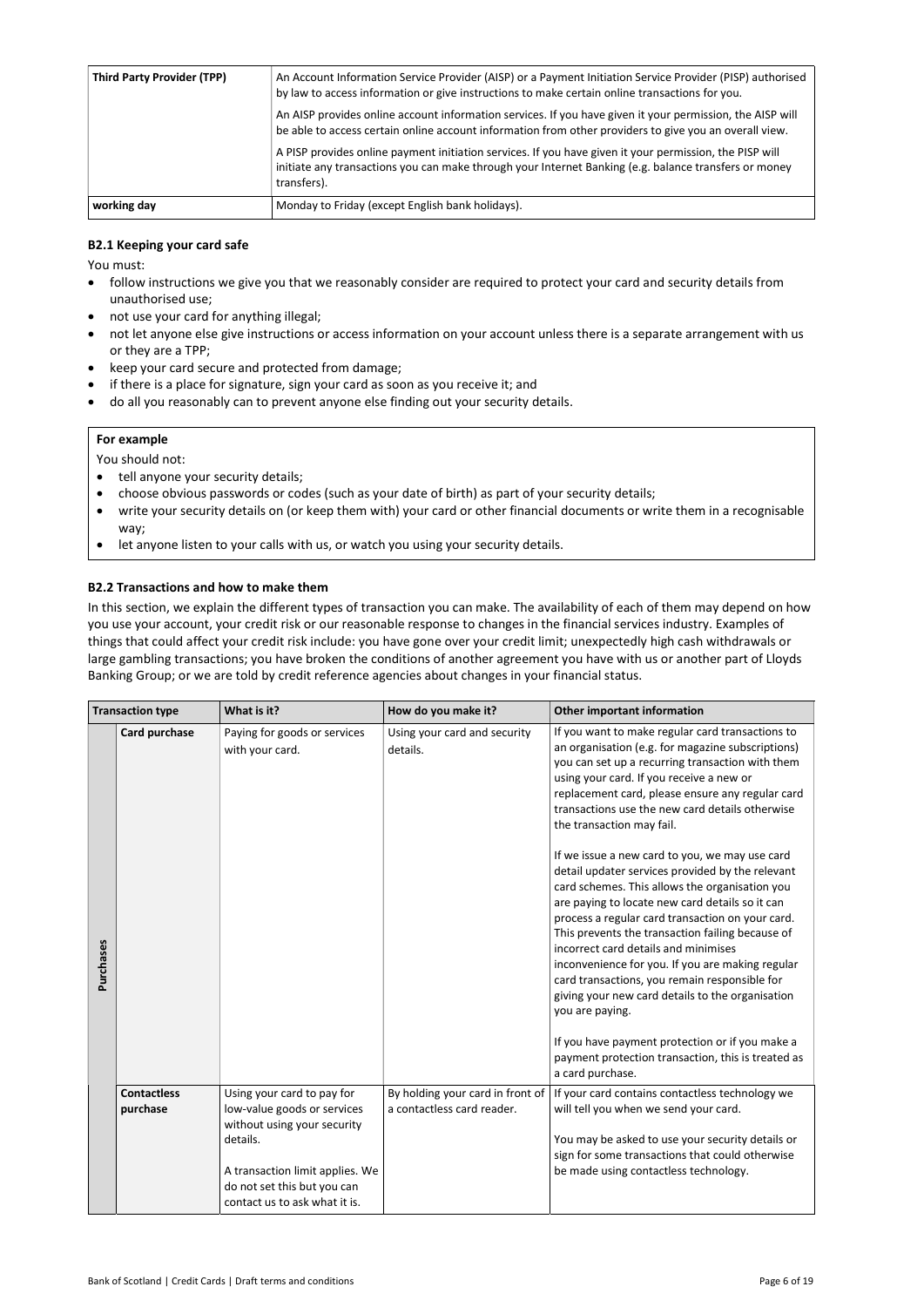| <b>Transfers</b>  | <b>Balance transfers</b><br><b>Money transfers</b>                                                                                                                                                                                                                                                                                                                                                                          | Using your available credit to<br>pay some or all of your credit<br>card balance with another UK<br>provider.<br>The minimum transfer is £100.<br>Using your available credit to<br>pay money into your UK<br>current account.<br>The minimum transfer is £100.                                                                                                                                                                                                                                                                                                                                                                                | By completing the balance<br>transfer request details when<br>you apply for your credit card.<br>You can also ask us to process<br>a balance transfer in branch,<br>by phone or online after we<br>open your account. If there is<br>any other way to process it, we<br>will let you know.<br>By completing the money<br>transfer request details when<br>you apply for your credit card.<br>You can also ask us to process<br>it by phone or online after we<br>open your account. If there is<br>any other way to process it, we<br>will let you know. | If you ask us to process a balance transfer or<br>money transfer, we will transfer the agreed<br>amount when we have completed our security<br>checks, using the Faster Payments Scheme on the<br>working day we approve your request. The money<br>will normally reach the account within 2 hours<br>and no later than the end of the next working day<br>after we receive your instruction.<br>If the other bank or lender is not a member of the<br>Faster Payments Scheme, we may not be able to<br>carry out your request. We arel not responsible<br>for this but you can contact us to see if other<br>methods of making the transfer are available.<br>If you make a balance transfer, you should<br>continue to make any payments required by your<br>other lender.<br>If you ask us to make a money transfer or a<br>balance transfer and we send it late, you may ask<br>us to contact the receiving lender and ask them to<br>credit it as if it had been received on the correct<br>date.<br>Section B1 tells you how much of your credit limit<br>you can use to make balance transfers and money<br>transfers. |
|-------------------|-----------------------------------------------------------------------------------------------------------------------------------------------------------------------------------------------------------------------------------------------------------------------------------------------------------------------------------------------------------------------------------------------------------------------------|------------------------------------------------------------------------------------------------------------------------------------------------------------------------------------------------------------------------------------------------------------------------------------------------------------------------------------------------------------------------------------------------------------------------------------------------------------------------------------------------------------------------------------------------------------------------------------------------------------------------------------------------|----------------------------------------------------------------------------------------------------------------------------------------------------------------------------------------------------------------------------------------------------------------------------------------------------------------------------------------------------------------------------------------------------------------------------------------------------------------------------------------------------------------------------------------------------------|-------------------------------------------------------------------------------------------------------------------------------------------------------------------------------------------------------------------------------------------------------------------------------------------------------------------------------------------------------------------------------------------------------------------------------------------------------------------------------------------------------------------------------------------------------------------------------------------------------------------------------------------------------------------------------------------------------------------------------------------------------------------------------------------------------------------------------------------------------------------------------------------------------------------------------------------------------------------------------------------------------------------------------------------------------------------------------------------------------------------------------|
|                   | <b>Cash withdrawals</b><br>Gambling<br>transactions                                                                                                                                                                                                                                                                                                                                                                         | Using your available credit to<br>obtain cash.<br>Using your card to make<br>transactions such as those at<br>casinos, betting outlets and<br>bookmakers, and buying<br>online lottery tickets or<br>gaming chips, share trading or<br>spread betting.                                                                                                                                                                                                                                                                                                                                                                                         | Using your card and security<br>details at an ATM or at an<br>over-the-counter service.<br>Using your card and security<br>details.                                                                                                                                                                                                                                                                                                                                                                                                                      | When you make a cash transaction (including<br>gambling, currency exchange and cash-equivalent<br>transactions):<br>we charge interest from the date of the<br>$\bullet$<br>transaction;<br>we charge a cash transaction fee; and<br>$\bullet$<br>cash withdrawals in a foreign currency also<br>$\bullet$<br>incur a non-sterling transaction fee.<br>We may treat any transaction at a gambling                                                                                                                                                                                                                                                                                                                                                                                                                                                                                                                                                                                                                                                                                                                             |
| Cash transactions | Currency<br>exchange<br>Cash equivalent                                                                                                                                                                                                                                                                                                                                                                                     | Using your available credit to<br>buy foreign currency at a<br>currency exchange.<br>Using your available credit<br>limit to make cash-related or<br>cash-substitute transactions<br>including:<br>sending money orders<br>or wire transfers (other<br>than balance transfers<br>or money transfers)<br>buying coins, banknotes<br>٠<br>or digital currency<br>paying government or<br>٠<br>court fines, enforcement<br>penalties, fees or costs<br>online trading such as<br>٠<br>share dealing or<br>investments<br>purchasing or topping<br>٠<br>up electronic money,<br>payment cards, mobile<br>wallets or account<br>dashboard services. |                                                                                                                                                                                                                                                                                                                                                                                                                                                                                                                                                          | establishment (e.g. casino) as a gambling<br>transaction, including buying food and drink.<br>ATMs have a daily cash withdrawal limit of £500<br>unless the ATM operator sets a lower limit, or we<br>tell you otherwise.                                                                                                                                                                                                                                                                                                                                                                                                                                                                                                                                                                                                                                                                                                                                                                                                                                                                                                     |
| <b>PISPs</b>      | Online<br>transactions<br>initiated by a PISP                                                                                                                                                                                                                                                                                                                                                                               | Using your available credit to<br>make transactions from your<br>account initiated by a PISP.                                                                                                                                                                                                                                                                                                                                                                                                                                                                                                                                                  | By giving consent to a PISP to<br>initiate a transaction from your<br>account where you have<br>available credit.                                                                                                                                                                                                                                                                                                                                                                                                                                        | If you give consent to a PISP, it can initiate<br>transactions on your behalf from your account if<br>these are available through your Internet Banking<br>(e.g. balance transfers and money transfers).                                                                                                                                                                                                                                                                                                                                                                                                                                                                                                                                                                                                                                                                                                                                                                                                                                                                                                                      |
| ٠<br>٠            | When we are asked to authorise a transaction, we assume that we are dealing with you, and that you agree to us acting on any<br>instructions, without getting your further confirmation if:<br>your security details or the contactless function on your card are used to request a transaction, as long as we have<br>completed any relevant security checks; or<br>you have signed a document containing the instruction. |                                                                                                                                                                                                                                                                                                                                                                                                                                                                                                                                                                                                                                                |                                                                                                                                                                                                                                                                                                                                                                                                                                                                                                                                                          |                                                                                                                                                                                                                                                                                                                                                                                                                                                                                                                                                                                                                                                                                                                                                                                                                                                                                                                                                                                                                                                                                                                               |

- your security details or the contactless function on your card are used to request a transaction, as long as we have completed any relevant security checks; or
-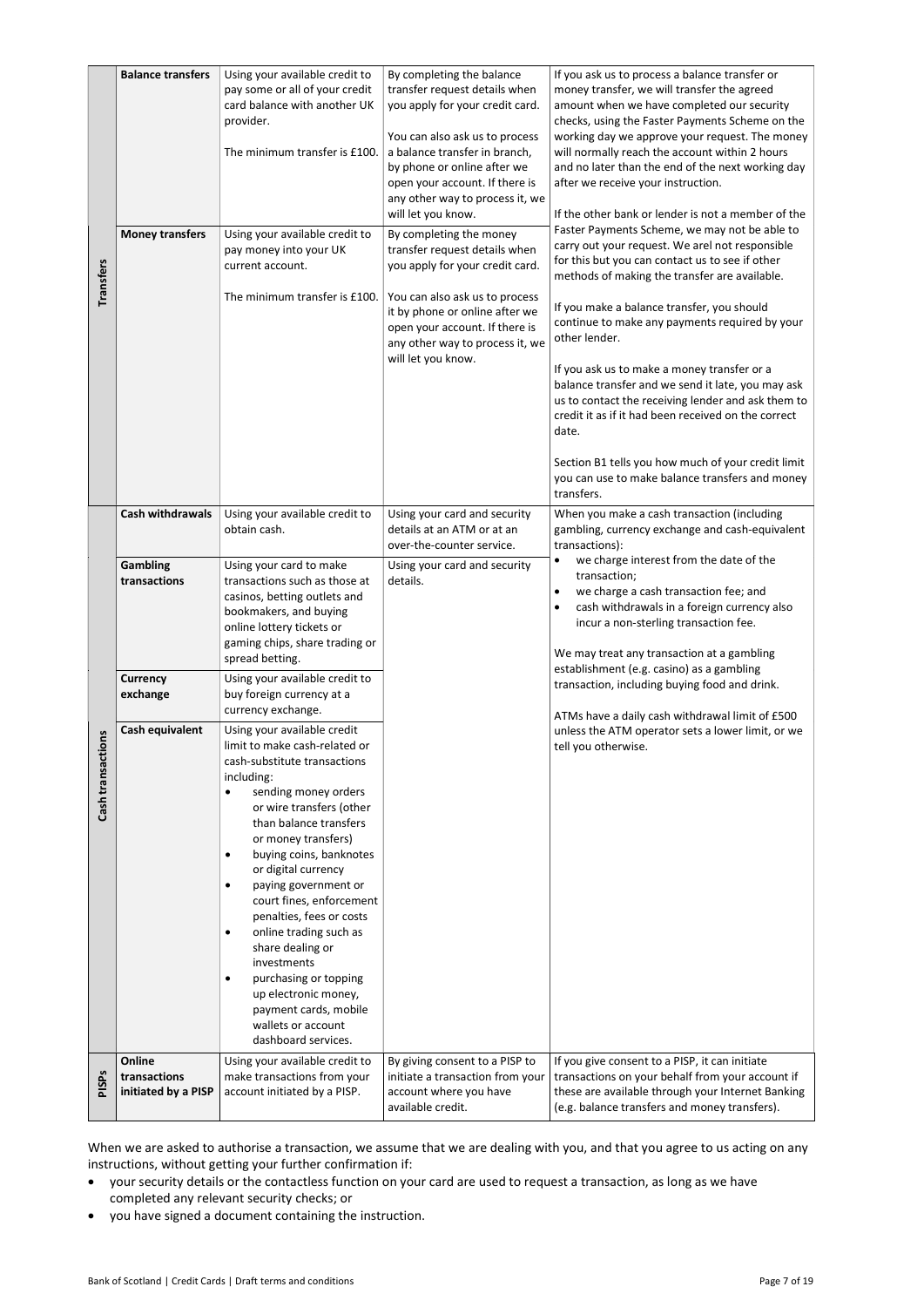Generally you can use cash machines and make purchases using your card at any time wherever your card type is accepted. Sometimes repairs, updates and routine maintenance on any systems and those of any suppliers may mean a particular service is out of action for a short time usually just minutes.

It may be that you authorise a transaction in advance without knowing what exact amount will be taken – for example, if you give your card details to a hotel or car hire company to cover an unknown amount for your final bill. If so, we may reserve funds in your account to make sure we can pay the transaction as long as you specifically authorise this and agree the exact amount we should reserve.

## B2.3 Foreign currency transactions

If you make a transaction in a currency other than sterling, it will be converted into sterling at the exchange rate set by the relevant payment scheme. You can find out the current exchange rate by calling us. You can find more information on our website about our exchange rates and how to compare them with other issuers' rates. Depending on which payment scheme is shown on your card, the transaction may be converted either when it is made or when it is added to your account (you can ask us which of these applies to your card). Exchange rates may change, so the exchange rate on the date you make your transaction may not be the same as the exchange rate used on the date the transaction is converted. The exchange rate used will appear on your statement.

#### ! We add a non-sterling transaction fee to the converted transaction amount (see A5).

## B2.4 Can you cancel a transaction?

You can cancel a future-dated transaction (including a recurring transaction) if you tell us by the end of the working day before it's due to be taken. If you do this, you should also tell the person taking the money to cancel the instruction so they do not keep trying to take the money. You will need to tell them if you want to cancel your agreement as we cannot do that for you. You should also tell them if your card details change.

You cannot cancel any other transaction (including a transaction initiated by a PISP) after you have authorised it. For example, you cannot cancel a cash transaction or a transaction for payment for goods or services provided at the time. In some cases, we may still be able to help you after the times set out above; you can call us to find out whether this is possible.

#### B2.5 Can we stop you using your card or refuse to authorise a transaction?

| Meanings of words we use    |                                                                                                                                                                                                                                                              |  |
|-----------------------------|--------------------------------------------------------------------------------------------------------------------------------------------------------------------------------------------------------------------------------------------------------------|--|
| <b>Lloyds Banking Group</b> | This means us and a number of other companies using our brands, which include Lloyds Bank,<br>MBNA, Halifax and Bank of Scotland, and their associated companies. More information on the<br>Lloyds Banking Group can be found at www.lloydsbankinggroup.com |  |

We may cancel or suspend use of the card, refuse to replace or reissue a card, or refuse to authorise a transaction or type of transaction (even if your balance is under your credit limit) if:

- a) the transaction would result in you going over or going further over your credit limit or any limit on the transaction type;
- b) we consider it necessary because as a responsible lender there is or is likely to be an unacceptable or increased risk of you not repaying what you owe us. This could be because of how you manage this account or other accounts you have with us, information we get including from credit reference agencies or debt advisors, or us finding that you are bankrupt or have made an arrangement with your creditors;
- c) we have reasonable grounds to believe that the type of transaction you make (or their value or frequency) indicates possible risk to you based on our reasonable assessment of factors such as the number of complaints we get, disputed transactions and regulatory concerns;
- d) we believe you have held debt on your account for a prolonged period taking account of what has been repaid and the likely time it would take you to repay your balance based on your repayment pattern;
- e) we have reasonable grounds for suspecting fraudulent or unauthorised use of your account, including if the transaction seems unusual compared with your normal card usage;
- f) we consider it necessary to protect the security of your account or card;
- g) authorising the transaction would cause a breach of this agreement;
- h) we have reasonable grounds for suspecting that you, any additional cardholder or another person has committed or is about to commit a crime or other abuse in connection with use of any card or your account;
- i) we believe it is necessary as part of our procedures to prevent fraud or misuse of cards. You may be asked for further information, including proof of your identity, when we are asked to authorise a transaction;
- j) we consider that not doing so may cause us (or another company in the Lloyds Banking Group) to breach a legal requirement;
- k) we consider that not doing so may expose us to action from any government or regulator;
- l) any TPP involved does not appear to us to be authorised by law or has not provided the appropriate certification;
- m) your account has been closed or notice to close it has been provided;
- n) your card has expired; or
- o) the transaction type or circumstances are those where you have asked us to refuse a transaction by applying a card freeze (where we offer this service).

In any of the above situations we may not always be able to give advance notice of the cancellation, suspension or refusal. If we suspend use of a card for one of these reasons, we will let you use it again once we are satisfied the reason no longer applies.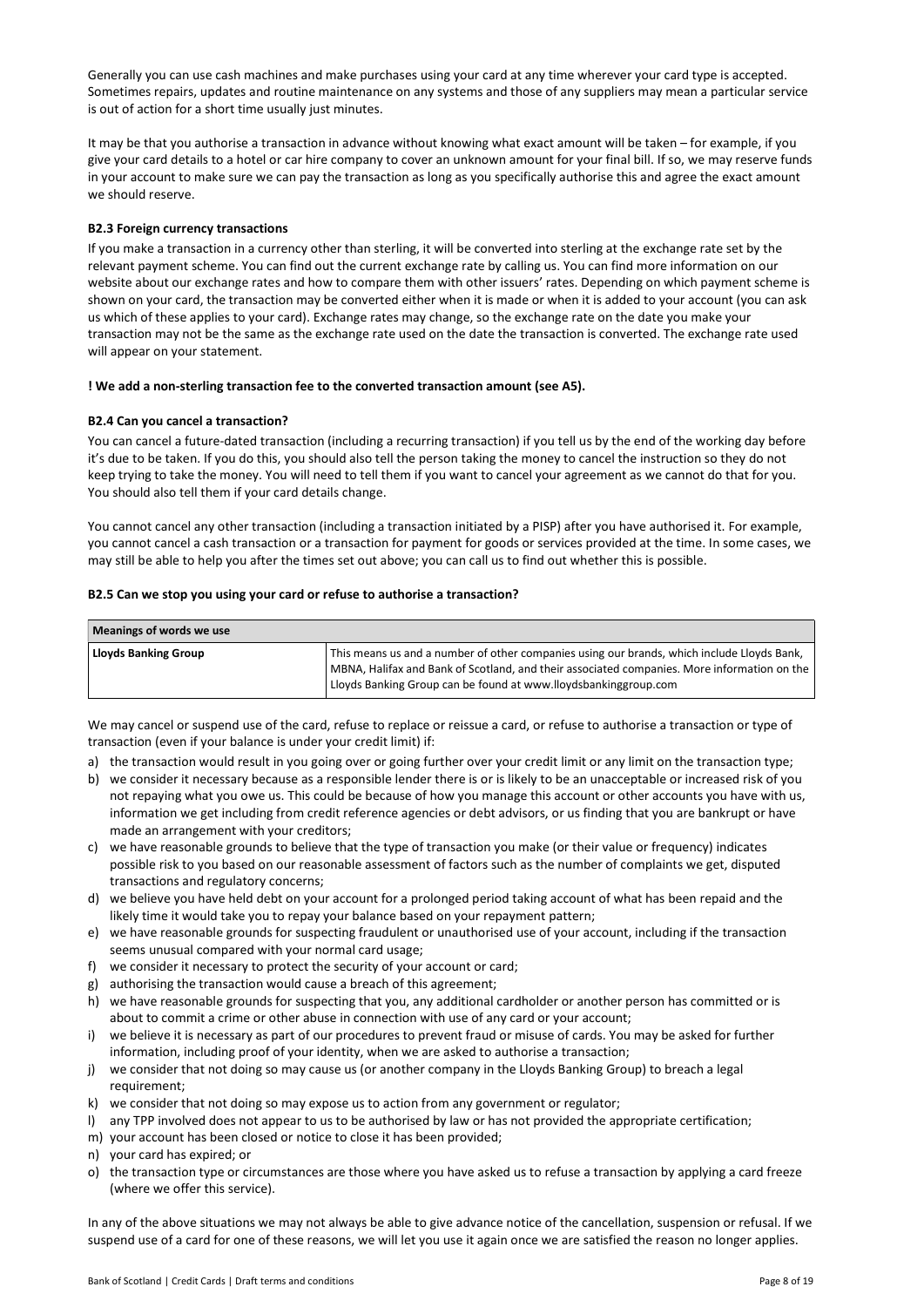Unless the law prevents us, we will tell you if we refuse to make a balance transfer or a money transfer. For any other transaction, you will usually find out we have refused it because the retailer will ask you to pay by another method or the ATM will not dispense cash. If this happens and you call us, we will tell you why we have refused the transaction unless the law prevents us.

A retailer may be unable to immediately tell you a transaction has been refused. You can contact us to check a transaction or (unless the law prevents us telling you) to find out why we have refused one. We can then tell you whether or not you can take action to fix the problem that led to the refusal. Please see A11 for our contact details.

We are not responsible for any loss if a retailer or supplier refuses to accept your card or, for the reasons set out above, we refuse to process a transaction or delay in doing so or we suspend use of your card.

To help us prevent misuse of your account, we use systems to identify transactions that seem unusual. If you are planning an unusual transaction, please let us know beforehand so we can try to avoid delay. We may contact you about any transactions that seem unusual.

## B2.6 Incorrect transfers

We will refund the amount of a transfer (and any interest, fees or charges that result) as soon as we can, if you instruct us or a PISP to make a transfer and we or they do not make it or it never arrives. You should tell us as soon as you notice any error. If there was a mistake in your instruction or we can show that the other bank or lender received the transfer, we are not responsible for it but we will try to trace and recover the money for you if you ask us to. We may charge reasonable costs for this. If a PISP is responsible for the incorrect transfer, we will refund the amount of the transfer (and any interest, fees or charges that result).

You can ask us for the relevant information if you need it to make a legal claim to get the money back.

#### B2.7 Additional cardholders

You can ask us to add another cardholder to your account. If we agree, we will send you an additional card. You must give this to the additional cardholder and make sure they are aware of, and keep to, all conditions about the use and safety of cards and security details. You must also provide the additional cardholder with our Privacy Statement and share details of how we will use their personal information. Additional cardholders can only make purchases and cash transactions on your account and will not have access to the same services or account information you do, unless we agree otherwise. You can tell us if you want to check or change what they can do. Additional cardholders will not be able to initiate transactions or access account information through a TPP. We can remove an additional cardholder if a regulatory requirement prevents us dealing with them.

You are responsible for all use of the additional card and any charges payable as a result. Transactions made by an additional cardholder are treated as if you had made them. This means you must pay for all transactions that are authorised before an additional card is cancelled – even if they make you break this agreement – or are charged to your account after the card has been cancelled. Contact us if you wish to cancel an additional card. As this agreement is personal to you, additional cards will be cancelled if we receive notice of your death, the account is closed or the agreement comes to an end.

#### B2.8 Third party access

You can instruct a TPP (not available to additional cardholders), to access information on your account or initiate certain transactions from your account online. The TPP must be open and transparent about its identity and act in line with relevant legal and regulatory requirements. We will treat any instruction from a TPP as if it was from you and the terms of this agreement will apply.

We may prevent a TPP accessing your account or initiating transactions on your behalf if we reasonably suspect it of unauthorised or fraudulent access to your account. Before we do this, we will tell you as set out in B11 and explain our reasons, unless this is not reasonably practicable, in which case we will tell you immediately afterwards. In either case, we will tell you in the way we think is more suitable in the circumstances. But we won't tell you if it would compromise our reasonable security measures or be unlawful to do so.

We may make available to a TPP a certain way of accessing your account. If we do, and it tries to access your account by a different way, we may refuse that access. If you think a transaction may have been made incorrectly or is unauthorised, you must tell us as soon as possible, even where you use a TPP.

If you have consented to a TPP accessing your account data so it can provide account information services or initiate transactions on your behalf, you are asking us to share your personal information with the TPP that is reasonably required for it to provide you with its services. You have the right to withdraw any permission given to a TPP if you no longer want it to have access to your account information or to be able to initiate transactions on your behalf. You must let us know if you withdraw this permission and should let the TPP know as well. We will then ensure we do not give further access to that TPP but your account will continue, subject to this agreement.

#### B2.9 Personal use

Your account is for personal use only and must not be used for any business purpose.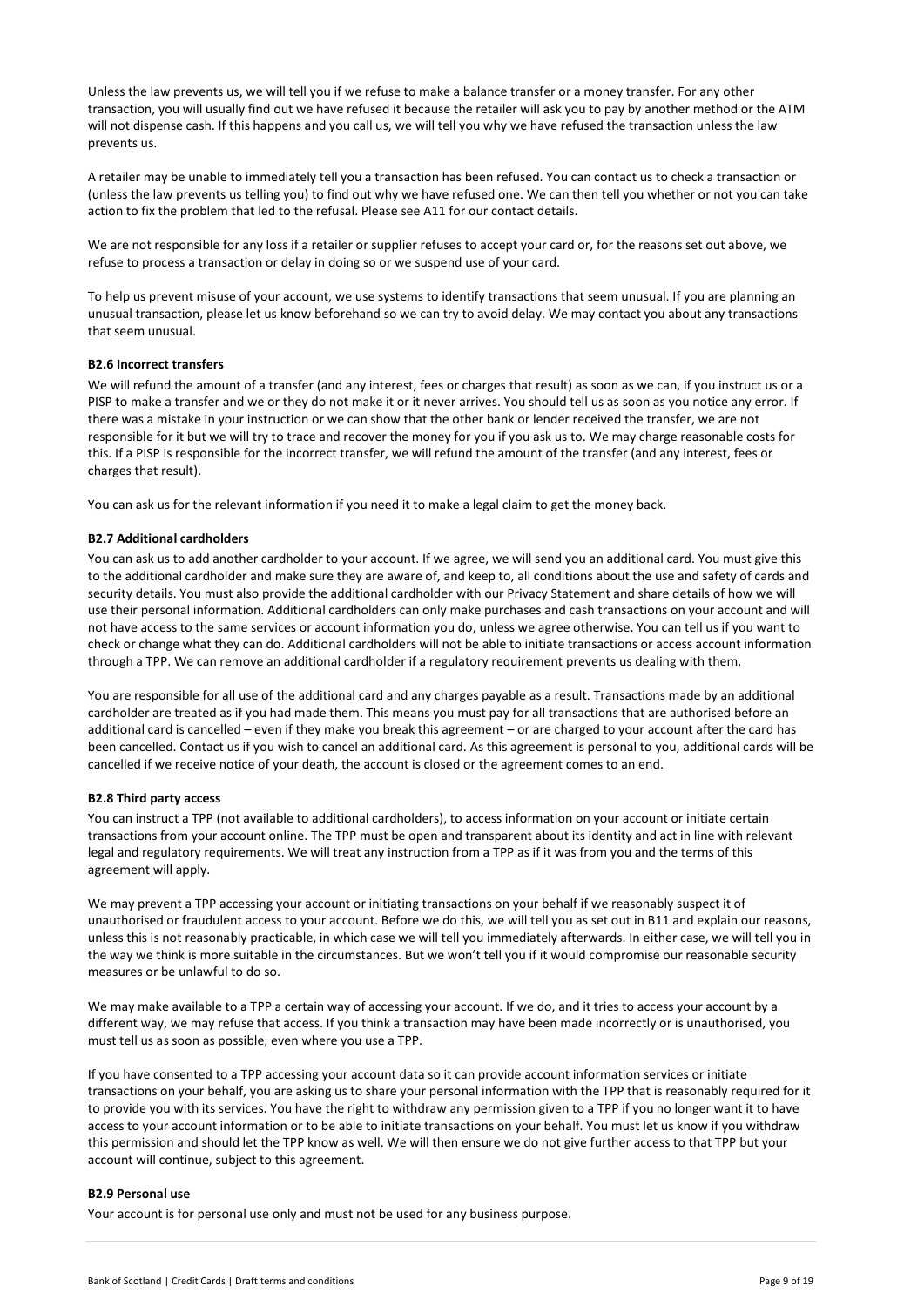## B3. Interest rates

## B3.1 Promotional offers explained

These are interest rates and fees that may apply to your account for a fixed period of time. Any offers we give you when you take out your card are detailed in the introductory promotional offers table in A3. If you use any promotional offers, we will show them on your statement. We will put a message in your statement to remind you when a promotional offer is coming to an end. We may make promotional offers available to you in the future if you are eligible for them. Their length, interest rate and fee may depend on many factors. These may include how you use your account, your credit risk and our reasonable response to changes in the financial services industry. Examples of things that could affect your credit risk include: you are over your credit limit; high cash withdrawals or large gambling transactions; you have broken the conditions of another agreement you have with us or another part of Lloyds Banking Group; or we are told by credit reference agencies about changes in your financial status.

#### B3.2 Base Rate and how it affects your interest rates

| Meanings of words we use |                                                                 |
|--------------------------|-----------------------------------------------------------------|
| <b>Base Rate</b>         | <sup>1</sup> The official bank rate set by the Bank of England. |

If your account is linked to Base Rate, your standard simple interest rates will change automatically in line with changes to the Base Rate. You can find details of the current Base Rate on the Bank of England's website (www.bankofengland.co.uk).

## B3.3 When and how Base Rate changes take effect on your account

If your standard simple interest rates are linked to Base Rate, these rates will change by the same amount as any change to the Base Rate. However, your standard simple interest rates will not track any movements in Base Rate below 0% (if Base Rate is ever below 0% we will treat it as if it is 0% when we work out your standard simple interest rates). The effective rates detailed in A3 will change by an amount slightly higher than the change in Base Rate because effective rates include interest on interest.

These changes will take place on the next working day after the change to the Base Rate is published unless you have a new account. For new accounts, your interest rates will change on the day after the date of your first statement. The change will be the combined effect of any changes to Base Rate that happen from the day after your account is opened, until your first statement date. For example, if Base Rate is increased by 0.25% and is then increased again by 0.25% we would increase your simple interest rates by 0.5%. After your first statement date, we will no longer treat it as a new account and your interest rates will change on the next working day after any Base Rate change is published, as described above.

We will confirm your new interest rates on the next statement we provide to you after a Base Rate change. If we're not sending regular statements when a Base Rate change happens, for example if you've not been using your account or don't have a balance owing, you'll see your new interest rates when we next send you a statement. This will be your next annual statement, or if it's sooner, after you start using the account again and when you next get a monthly statement.

#### B3.4 When will my interest rates stop tracking Base Rate?

Your interest rates may stop being linked to Base Rate if you are in persistent debt for two back-to-back 18-month periods (see B7.8 for details) or if your account is closed (see B9 for details). We may also link or unlink your rates from Base Rate for another reason and if we do, we will tell you about this beforehand (see B.8 for details about changes and how we will tell you about them).

## B4. How interest is worked out

We do not charge interest on purchases made during your latest statement period if you pay off your full balance (including any balance transfers and money transfers) by the payment due date and you have also paid in full your previous month's balance by the due date.

## For example

## Scenario 1 – you pay the balance in full every month

If you pay your May balance in full, then make a purchase in June, we do not charge interest on that purchase if you pay your June balance in full.

#### Scenario 2 – you start paying in full

If you make a purchase in May and pay less than the full balance shown on your May statement, then make another purchase in June, we charge interest on both purchases from the date we add each to your account, even if you pay your June balance in full.

#### Scenario 3 – you stop paying in full

If you pay your May balance in full and paid in full previously, we will calculate the interest charges on any purchases you make in June from the date we add each one to your account, but will only add that interest to your account if you don't pay the June statement in full. If you don't pay the June statement in full, those interest charges will be added on your July statement.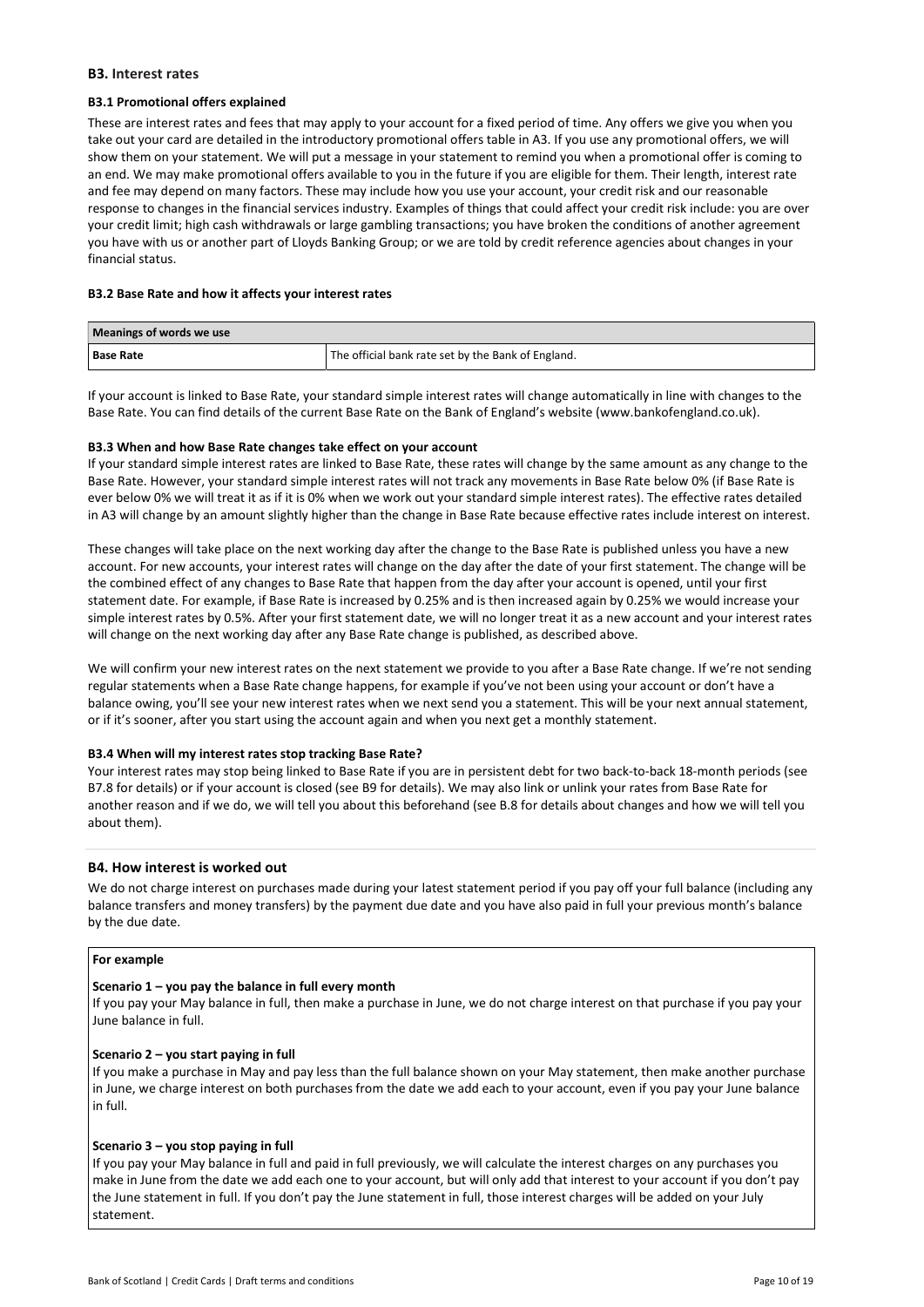! All cash transactions, balance transfers and money transfers start incurring interest immediately unless a 0% promotional offer applies.

## B5. Fees and charges

| Fee                                                                       | <b>Balance type</b> | When does the fee apply?                                                                                                                                                                                                                                                                                                       |
|---------------------------------------------------------------------------|---------------------|--------------------------------------------------------------------------------------------------------------------------------------------------------------------------------------------------------------------------------------------------------------------------------------------------------------------------------|
| Annual fee<br>(A5 tells you if it<br>applies to your<br>account)          | Purchases           | The annual fee is first charged on account opening and shows on your first statement.<br>The annual fee is then charged in the anniversary month of each following year.<br>! We charge the annual fee (if it applies) even if you have not used your credit card.<br>You still need to make minimum payments on your account. |
| Non-sterling<br>transaction fee<br>(A5 tells you if it<br>applies to your | Purchases           | This fee applies if you make a purchase transaction in a non-sterling currency.<br>! This could be a purchase on your credit card while abroad or an international<br>purchase online from the UK.                                                                                                                             |
| account)                                                                  | Cash transactions   | This fee applies if you make a cash transaction in a non-sterling currency.<br>! The cash transaction fee (see A5) also applies.                                                                                                                                                                                               |
|                                                                           |                     |                                                                                                                                                                                                                                                                                                                                |
| Default charge                                                            | <b>Balance type</b> | When does the charge apply?                                                                                                                                                                                                                                                                                                    |

| Default charge                  | <b>Balance type</b>                                                                                                                                               | When does the charge apply?                                                             |
|---------------------------------|-------------------------------------------------------------------------------------------------------------------------------------------------------------------|-----------------------------------------------------------------------------------------|
| Your minimum<br>payment is late | Default charge                                                                                                                                                    | If we did not receive your minimum payment in cleared funds by the payment due<br>date. |
|                                 | We do not charge interest in<br>the first 28 days after the day<br>we give you notice that these<br>charges are payable. After that<br>we charge simple interest. | ! You will lose any promotional offers if this happens.                                 |

## B6. APR and Total Amount Payable

No additional information – see A6 for details.

## B7. Payments

## B7.1 How to pay

Payments must be made in sterling and must reach us by the payment due date. If you do not send your payment in sterling, we will convert it using an exchange rate we set. We will confirm our rate in writing afterwards. You can find out our current exchange rate by calling us. You will need to allow time for us to receive the money before the due date. You will not break this term if a payment is late only because we have failed to process it as soon as we get it. You must always make your minimum payment.

| <b>Method of payment</b>                            | <b>How it works</b>                                                                                                                                                                                                                                                                                                                                                                                                                                                                                                                                                                                                                                                                | When does it reduce your balance?                                                                                                                                                                                                                                                                                                                                                                                                              |
|-----------------------------------------------------|------------------------------------------------------------------------------------------------------------------------------------------------------------------------------------------------------------------------------------------------------------------------------------------------------------------------------------------------------------------------------------------------------------------------------------------------------------------------------------------------------------------------------------------------------------------------------------------------------------------------------------------------------------------------------------|------------------------------------------------------------------------------------------------------------------------------------------------------------------------------------------------------------------------------------------------------------------------------------------------------------------------------------------------------------------------------------------------------------------------------------------------|
| <b>Direct Debit</b>                                 | You can use Direct Debit to automatically pay your full<br>balance; your minimum payment; your recommended<br>payment amount (if applicable) – see B7.8 for details; or a<br>fixed amount or percentage each month. To set up or<br>amend a Direct Debit:<br>- call Customer Services (see A11 for details);<br>- use Internet Banking (if registered); or<br>- visit a branch.<br>Your Direct Debit will not automatically reduce to take<br>account of any payments you make after your statement<br>date. See B7.3 for more about this and about when your<br>Direct Debit might be changed or work differently to this.<br>Your statement shows the date of your Direct Debit. | When you set up a new Direct Debit, this takes effect from<br>your next statement date or any other date we tell you.<br>We take the payment on the date shown on your<br>statement or, if this is not a working day, on the next<br>available working day. We apply the funds to your card<br>account the same day.<br>To cancel your Direct Debit, you need to contact your<br>current account provider. Please also tell us if you do this. |
| <b>Internet Banking</b><br>(if registered)          | If you have a Bank of Scotland current account you can<br>use Internet Banking to make payments to your credit<br>card online.                                                                                                                                                                                                                                                                                                                                                                                                                                                                                                                                                     | Your payment is normally credited to your card account<br>within 2 hours and at the latest by close of business on the<br>next working day.                                                                                                                                                                                                                                                                                                    |
| <b>Another online</b><br>banking or card<br>service | You can also make a payment through another online<br>banking or card service using:<br>- the sort code and account number on your statement;<br>and<br>- your Bank of Scotland credit card number as your<br>reference.                                                                                                                                                                                                                                                                                                                                                                                                                                                           | We apply the funds to your card account on the working<br>day we receive them. Please check with your bank when<br>we will receive your payment. We recommend you allow<br>at least one working day for your payment to reach us.                                                                                                                                                                                                              |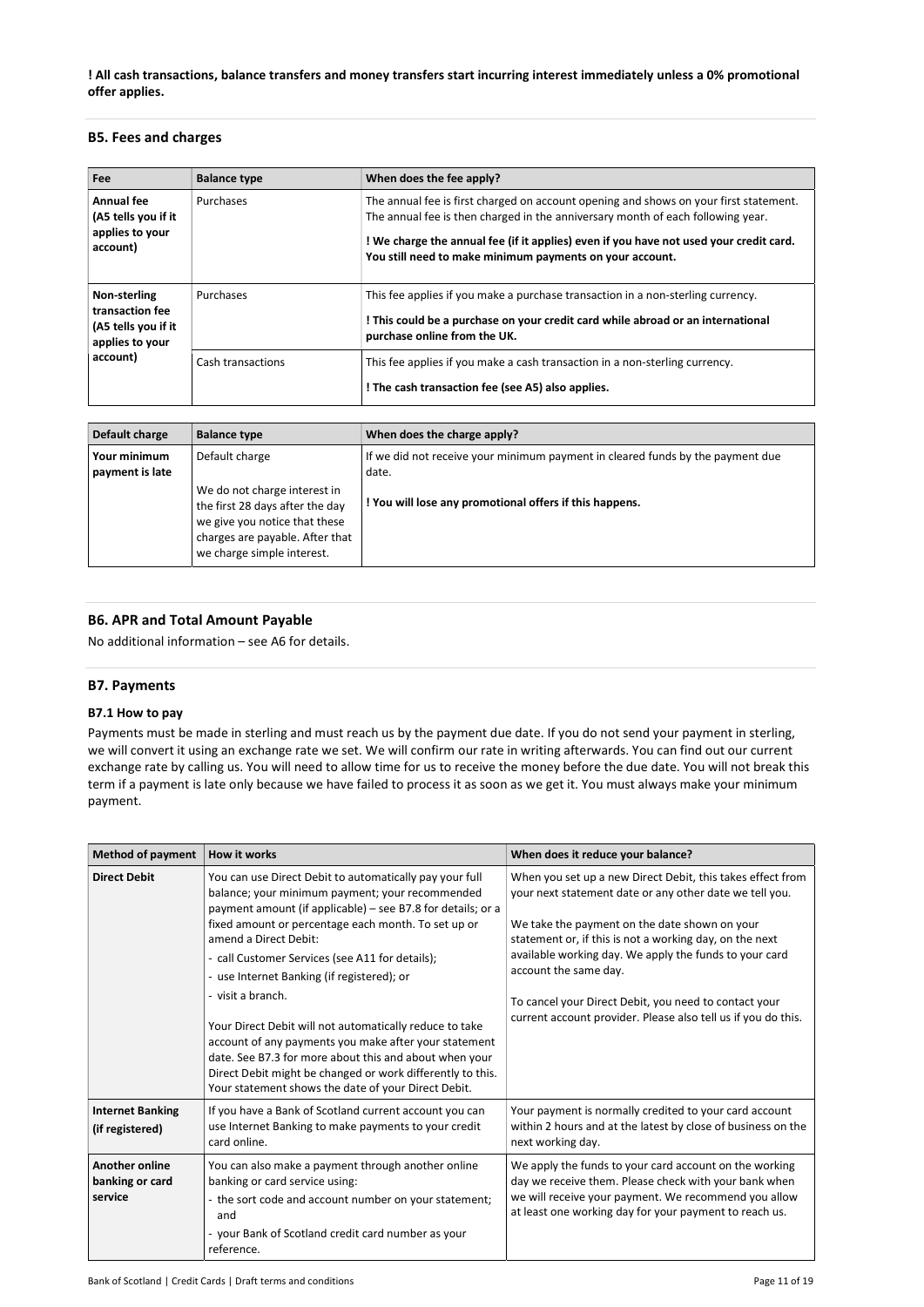| <b>Telephone</b>                 | If you have a Bank of Scotland current account, you can<br>make payments by phone (see Our contact details).                                                                                                                                                                                                                                                                                                                                                                               | If you are registered for Telephone Banking, your payment<br>is normally credited to your card account within 2 hours<br>and at the latest by close of business on the next working<br>day.<br>If you are not already registered, we normally credit your |
|----------------------------------|--------------------------------------------------------------------------------------------------------------------------------------------------------------------------------------------------------------------------------------------------------------------------------------------------------------------------------------------------------------------------------------------------------------------------------------------------------------------------------------------|-----------------------------------------------------------------------------------------------------------------------------------------------------------------------------------------------------------------------------------------------------------|
|                                  |                                                                                                                                                                                                                                                                                                                                                                                                                                                                                            | payment to your card account on the next working day.                                                                                                                                                                                                     |
| <b>Branch</b>                    | You can usually pay by cash or cheque at any Bank of<br>Scotland branch.<br>You can also instruct us in branch to transfer funds from<br>your Bank of Scotland current account to your card<br>account.<br>Some kinds of payments are not available if you use a<br>counter-free branch, and different limits may apply. In<br>addition, some self-service facilities are not available at<br>every branch. You can contact us to find out the services<br>offered at your nearest branch. | You should make cheque payments at least 4 working days<br>before your payment due date. Changes in cheque clearing<br>times may mean we can process your cheque quicker.<br>We credit cash payments to your account on the same day<br>we receive them.  |
|                                  | You can pay at any other UK bank using the payment<br>details on your credit card statement.                                                                                                                                                                                                                                                                                                                                                                                               | We apply the funds to your card account on the working<br>day we receive them. Please check with your bank when<br>we will receive your payment. We recommend you allow<br>at least one working day for your payment to reach us.                         |
| Post                             | Send us your cheque payable to Bank of Scotland quoting<br>your name and card number (see the "How to pay"<br>section on your statement for details).                                                                                                                                                                                                                                                                                                                                      | You must allow at least 7 working days for the payment to<br>reach us.                                                                                                                                                                                    |
| <b>Payments by debit</b><br>card | You can pay by debit card by phone, Internet Banking, or<br>on the mobile app.                                                                                                                                                                                                                                                                                                                                                                                                             | We apply the funds to your card account on the working<br>day we receive them. We recommend you allow at least<br>one working day for your payment to reach us.                                                                                           |

## B7.2 Repayment example

The amount you choose to pay off your credit card each month can make a big difference to the overall amount of interest you pay. The following example highlights the difference between only paying the minimum and paying a fixed amount based on a one-off purchase of £1,000 at an example effective rate of 18.94% with no annual fee.

|                                              | If you pay the minimum<br>payment only each month | If you pay a fixed amount of<br>£50 each month |
|----------------------------------------------|---------------------------------------------------|------------------------------------------------|
| What was the starting balance?               | £1,000                                            | £1,000                                         |
| How much interest would I pay overall?       | £1,263                                            | £201                                           |
| Total payable                                | $£1,000 + £1,263 = £2,263$                        | $£1,000 + £201 = £1,201$                       |
| How long would it take to clear the balance? | 18 years, 4 months                                | 2 years, 2 months                              |

## ! Only making your minimum payment will cost you more and take you longer to pay off your credit card balance. We may also decide to suspend your card if we think you have held debt on your account beyond a reasonable period, considering the level of payments you have made and the likely time it would take you to repay your balance based on your repayment pattern.

The above example assumes the following:

- The transaction takes place on 1 January and you make no further transactions.
- Your statement is produced on the  $1<sup>st</sup>$  of each month.
- You make your payment on the 15<sup>th</sup> of each month.
- No promotional rate applies.
- The annual fee is £0.
- The interest rate remains the same.
- The minimum payment is the higher of £5 or 1% of the total balance you owe as shown on your statement including interest and charges, or if you owe less than £5 the full amount you owe (this may differ from your minimum payment requirement; see A7 for details).

#### B7.3 Payment amount

You must make at least the minimum payment each month by the payment due date shown on your monthly statement if a balance is payable to us. You can always pay more than the minimum payment at any time, including repaying everything you owe.

You must not pay us more than you owe when you make payments to your account, or transfer funds from another credit or store card if this creates a credit balance on your account. If ever there is a credit balance on your account, we may apply it to any recent transactions not yet shown on your account, or to transactions made after the date your account goes into credit. We may also return any credit balance to the account from which the money has been sent or pay the funds into a deposit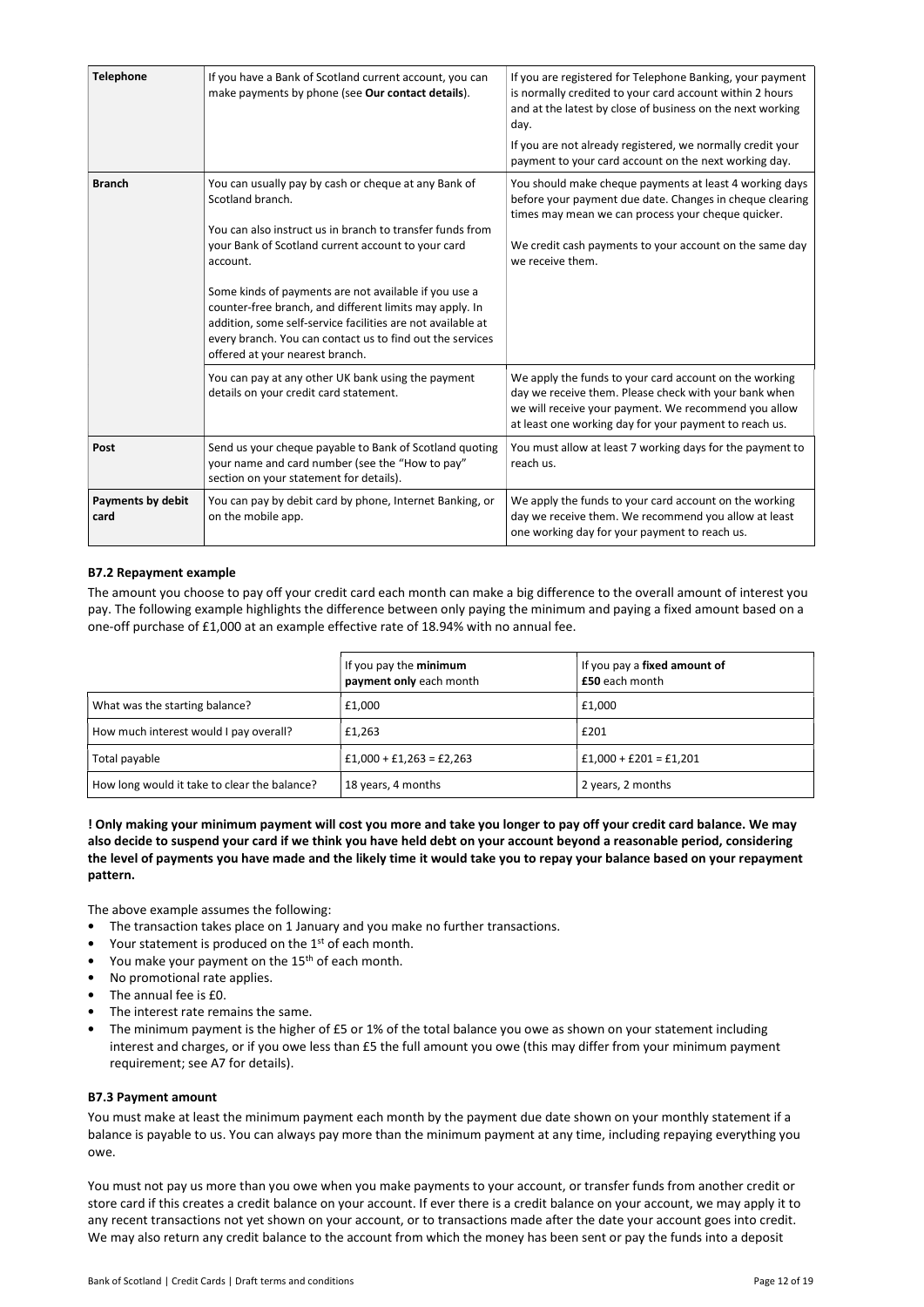account you hold with us. We do not pay interest on any credit balances or take them into account for the purpose of any loyalty or reward schemes.

If you normally pay by Direct Debit, we may:

- increase your Direct Debit payment if it's not enough to cover your minimum payment, for example if you usually pay a fixed amount or percentage;
- increase your Direct Debit payment to collect any missed payments that have not been paid;
- reduce your Direct Debit payment if your balance is lower than the payment to avoid putting your account into credit.

Your statement shows the date your Direct Debit is due to be taken. We usually take your Direct Debit amount in full even if you make an additional payment during the month. We won't do this in certain circumstances, for example if we have reduced your Direct Debit payment to avoid putting you into credit, if you have any missed payments on your account or if we've made changes to the way your account works because you are in financial difficulty. In those cases, we may reduce your Direct Debit to reflect additional payments made during the month. We will do this until two clear working days before your next Direct Debit payment is due to be taken.

Refunds, cashback and credit adjustments to your account between the statement date and your payment due date will reduce your overall balance. But they will only count towards your minimum payment for that month (excluding arrears and any amount you owe above the credit limit) if they reduce the balance to less than that minimum payment amount. If this happens, and you have not yet paid your minimum payment, we will reduce the minimum payment needed so that it equals any full remaining balance.

#### For example

## Scenario 1

If you have a balance of £100, and the minimum payment we ask you for in your statement is £25, and there is a refund to your account of £50 between your statement date and your payment due date (or your Direct Debit date, if earlier), then we will still require you to pay the full minimum payment of £25.

## Scenario 2

If you have a balance of £100, and the minimum payment we ask you for in your statement is £25, and there is a refund to your account of £90 between your statement date and your payment due date, (or your Direct Debit date, if earlier), then we will reduce the minimum payment needed so that it equals the full remaining balance of £10.

## Scenario 3

If you have a balance of £510, and: your credit limit is £500; your arrears are £50; the minimum payment we ask you for in your statement is £75; and there is a refund to your account of £200 between your statement date and your payment due date; then we will still require you to pay the full minimum payment of £75. We will use both the £200 refund and your £75 payment to reduce your balance.

## B7.4 How we apply your payments

We use your payments to clear any overdue amounts before we apply them to your latest minimum payment.

We will reduce the amount you owe in the following order:

- any overdue amounts from previous statements; then
- the remaining balance on your statement; then
- any recent transactions not yet shown on your statement.

We use your payments to pay off balances charged at the highest interest rate first and so on down to balances with the lowest interest rates.

If there is more than one type of balance at the same interest rate, they are normally paid off in the following order: cash transactions, purchases, balance transfers and money transfers, and then default charges (plus any interest or charges incurred as a result of those balances). For each type of balance, your payments will pay off the oldest balance (and related fees, charges or payment protection insurance) first. We may apply your payments differently if you are in persistent debt (see B7.8 for details).

#### B7.5 Statements

We provide you with a statement each month there has been activity on your account, a payment is required or if you owe us anything at your statement date. We may also provide a statement to give you information or a reminder about your account. The statement shows the balance from your previous statement, all activity (payments, transactions, fees and charges) on your account since that statement, and the balance owed at your statement date. You may change your statement date up to twice in any 12-month period.

If you miss a minimum payment one month, your statement for the next month will show that month's minimum payment and the minimum payment you failed to make the previous month.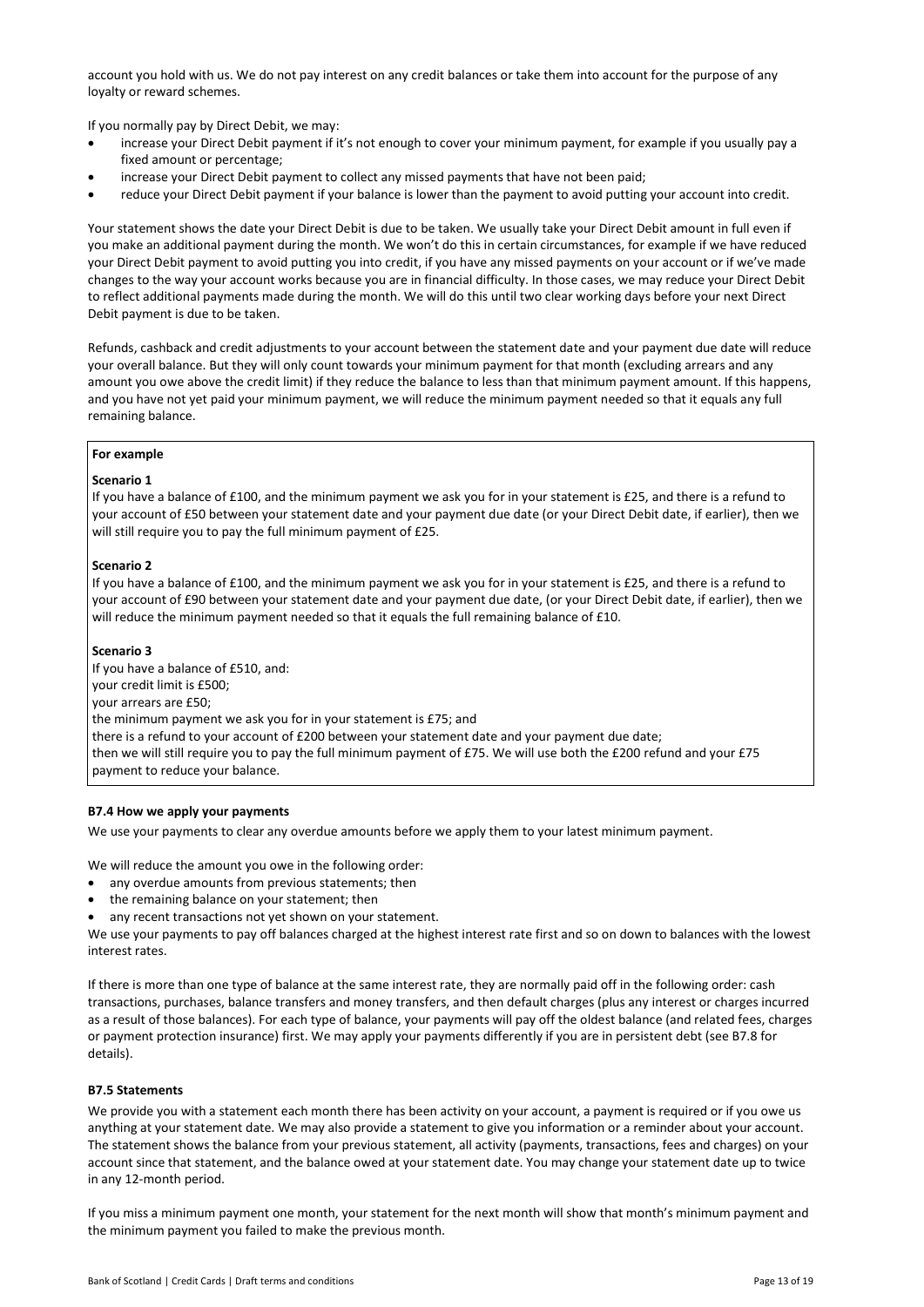It is important that you check your statements (paper or electronic), and any other information we provide with them.

! You must pay us even if you do not get your monthly statement for any reason. In these cases, you must contact us to find out the minimum payment due that month. You should tell us as soon as possible if your statement seems wrong or you do not receive one.

We also send you an annual summary statement at least once every 12 months showing how you have used your account.

#### B7.6 Refusing a payment

We may refuse a payment to your account if:

- the payment would create or increase a credit balance on the account;
- we reasonably consider that not doing so may cause us (or another company in the Lloyds Banking Group) to breach a legal requirement; or
- we reasonably consider that not doing so may expose us to action from any government or regulator.

#### B7.7 Interest when a court orders payment

We will charge interest at the relevant rates in A3 on amounts you owe us both before and after a court orders you to make a payment to us.

#### B7.8 Persistent debt

| Meanings of words we use |                                                                                                                                                                                                          |  |
|--------------------------|----------------------------------------------------------------------------------------------------------------------------------------------------------------------------------------------------------|--|
| <b>Persistent debt</b>   | You will be in persistent debt under this agreement if you have paid more in interest, fees and<br>charges than you have paid off the amount of your credit card balance over the previous 18<br>months. |  |

If you are in persistent debt for 36 months (two back-to-back 18-month periods) we will automatically make these changes:

- We will unlink your interest rates from the Base Rate (as explained in A3). When we do this, your standard simple rates will stop moving in line with changes to the Base Rate, but we may change your interest rates for other reasons (see A8). We will write to you about this if it happens.
- We will separate the balance you owe on your account at that time from any future transactions and explain what you can do to repay that balance. To help you do this, as well as your required minimum payment, we may include a "recommended payment amount" on your statement each month. That is the amount you would need to pay to clear that balance in a reasonable period and the amount you would need to pay on any new spending so you don't fall into persistent debt again. If you don't make the recommended payments it won't be a breach of this agreement (as long as you pay at least the minimum payment), but we may stop you using your card (see B2.5 for details about this).
- If we have separated your persistent debt balance, we may apply your payments in a different order to that explained in B7.4. We will do this so that your persistent debt balance is paid off before new transactions and will only do this in a way that does not cost you more in interest overall.

## B8. When and why we can change this agreement

| Meanings of words we use |                                                                                     |  |
|--------------------------|-------------------------------------------------------------------------------------|--|
| Card type                | Visa, Mastercard or other card scheme branding or the overall branding of the card. |  |

As this agreement could last a long time, we may need to change its terms occasionally. We can foresee some of the reasons why we may want to do this and have listed them below, but in future we may also want to make changes for other reasons. We tell you in advance about these changes and how they affect you. You can close your account and end your agreement if you do not want to accept some changes, as explained below.

#### B8.1 What can we change?

We can change (including introducing new):

- interest rates;
- fees or charges; and
- any other term in Part A or Part B (such as your credit limit, minimum payment or card type).

We cannot change terms that we tell you are fixed (such as interest rates fixed for a set period).

## B8.2 Why may we make a change?

a) We may make changes for a reason set out below. If we do, the change will be a reasonable and proportionate response to a change that is affecting us or that we reasonably think will affect us.

| Reason                                                                                                                                                   | For example                                                         |
|----------------------------------------------------------------------------------------------------------------------------------------------------------|---------------------------------------------------------------------|
| A change in the cost of running our accounts, including changes in our If there is a change in the amount we have to pay to borrow the<br>funding costs. | money we lend our customers, or a different change in our costs for |
|                                                                                                                                                          | providing credit card accounts and services, we may need to change  |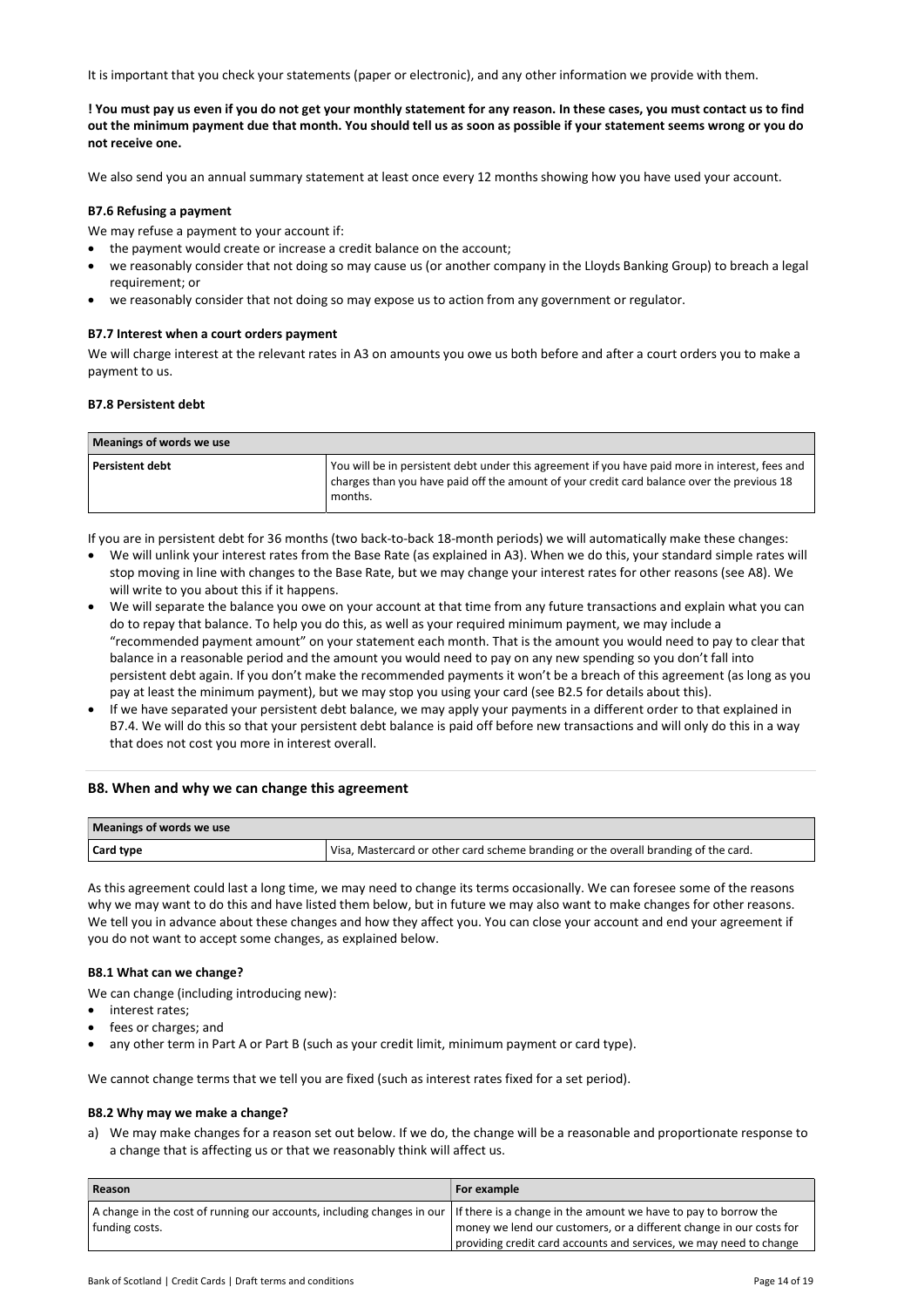|                                                                                                                                                                                          | what we charge you for borrowing. We would not seek to recover the<br>same cost twice.                                                                                                                                                                                                                                                          |
|------------------------------------------------------------------------------------------------------------------------------------------------------------------------------------------|-------------------------------------------------------------------------------------------------------------------------------------------------------------------------------------------------------------------------------------------------------------------------------------------------------------------------------------------------|
| A change in law, regulation, code or industry guidance that applies to<br>us including a requirement of a court, ombudsman or similar body, or<br>an undertaking we give to a regulator. | We may have to update our security terms because new legislation<br>introduces tighter standards.<br>We may have to make changes to your agreement if a regulator<br>requires us to treat certain customers such as those with longstanding<br>debt, including customers in or at risk of falling into persistent debt, in<br>a particular way. |
| A change to move you back onto more standard terms, interest rates<br>or fees if we had previously changed any of those because of your<br>personal circumstances.                       | You may have previously fallen into persistent debt and your terms,<br>rates or fees may have changed as a result. If you pay off your<br>separated persistent debt balance, we may change your terms, rates<br>and fees back to more standard pricing and terms.                                                                               |
| A change in the products or services we provide or how we provide<br>them, including our IT and accounting systems.                                                                      | We may need to make changes if we introduce additional services on<br>card accounts, or if a change to our computer systems means we can<br>no longer provide a feature of your account or need to provide it in a<br>different way.                                                                                                            |
| Any other change that affects us, if it is fair to pass on its impact to<br>you.                                                                                                         | We may introduce new measures to combat fraud or make changes<br>to reflect developments in digital payments or how payment systems<br>or card schemes operate.                                                                                                                                                                                 |
| To do something positive for you.                                                                                                                                                        | Our terms may have to change in order to provide services in a new<br>way, correct a mistake or to make these terms clearer or more<br>favourable to you or because new technology allows you to make<br>payments in new ways.                                                                                                                  |

- b) We can make changes (except changes to default charges) if our view of your ability to pay us what you owe on time changes. This may be because of things that are personal to you such as whether or not:
	- you have broken this agreement, for example if you have missed payments, gone over your credit limit several times or a payment you make to us is not honoured;
	- the types of transaction you make (or their value or frequency) indicate riskier behaviour, for example if you make unexpectedly high cash withdrawals or large gambling transactions;
	- you have broken the conditions of another agreement you have with us or another part of Lloyds Banking Group;
	- we are told by credit reference agencies about changes in your financial status.

We will not increase your interest rate if we know you are at risk of financial difficulties.

- c) We can make changes to reflect the way you use your account (for example, we may reduce the number of days between the statement date and the payment date if you always pay off your balance in full).
- d) We may increase your minimum payment by changing the calculation in A7 if we think that you have held debt on your account beyond a reasonable period, considering what you have repaid and the likely time it would take you to repay your balance based on your repayment pattern. This will enable you to reduce the amount of interest you will pay on your account and the time it takes you to clear your balance.
- e) As this agreement has no fixed end date, we may need to make changes for a reason that we've not listed here.

## For example

We may need to respond to changes in the financial services industry that affect how we provide our services and what we charge for them.

#### B8.3 Changing your card type

We may change your card type or issue a different card type from the one you applied for, as well as or instead of an existing card. By signing the agreement you are asking us to do so. If your card type changes, we may also change your card and account number. We will also tell you if the standard interest rates, fees, charges, credit limits or promotional offers will change. We cannot change the terms of promotional offers you have already taken up.

We may issue an additional card that is of a different card type to the card you already hold. If we do this your account will operate as a single card account with a single credit limit accessed by any of the cards associated with your account. We may also give you other means of accessing your account.

#### B8.4 How and when we will tell you about changes to this agreement and what your rights are

We will tell you in writing about any changes (except changes to your standard interest rates where they are linked to the Base Rate – see B3 for details). The table below shows when we will tell you about different changes, and when you can close your account if you do not like the change.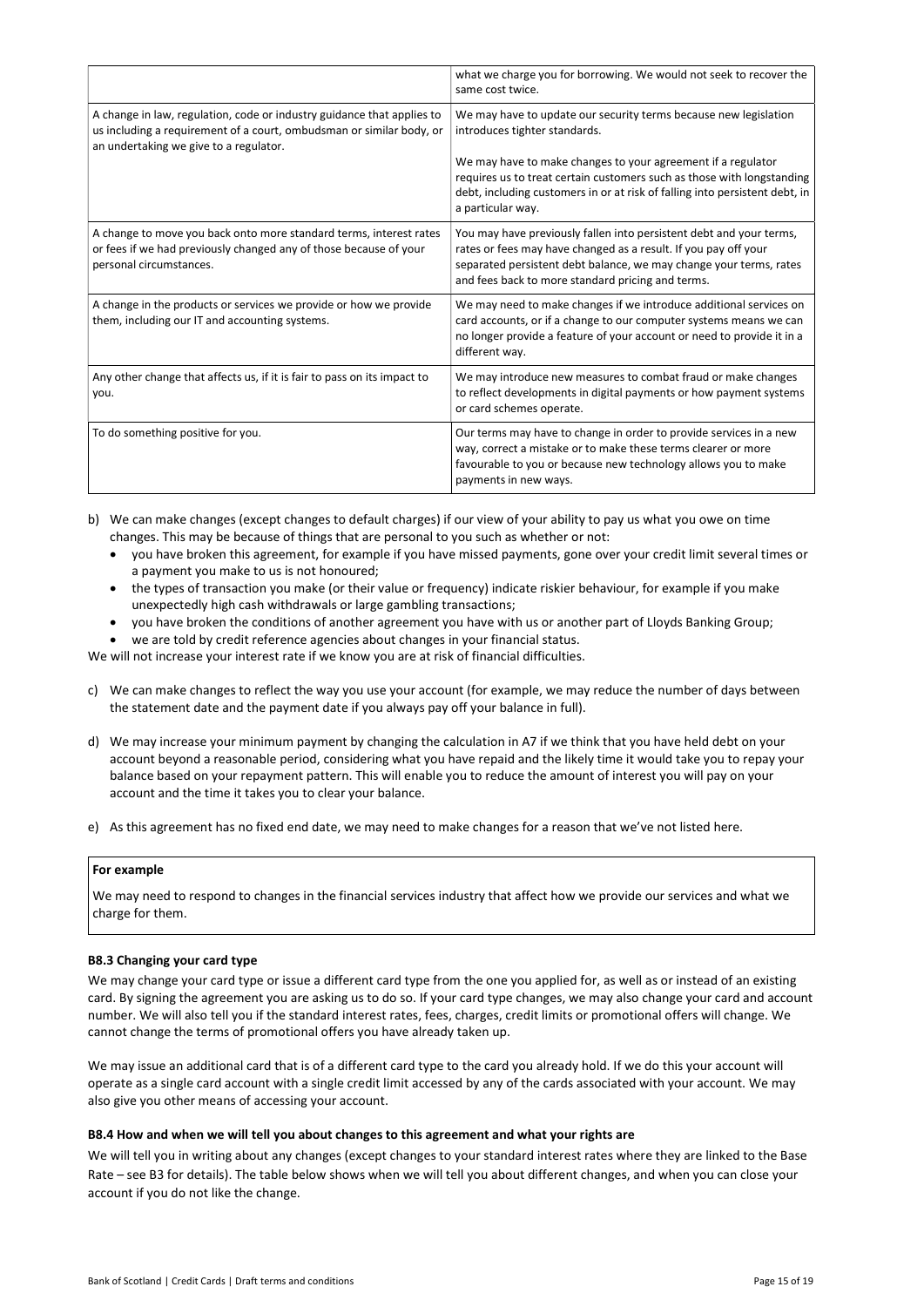| Type of change                                                | When we tell you                   | Can you reject the change?                                                                                 |
|---------------------------------------------------------------|------------------------------------|------------------------------------------------------------------------------------------------------------|
| Change not to your disadvantage                               | At least 7 days before the change  | No, unless you close your account and pay<br>your balance off before the change takes<br>$effect - see B9$ |
| Change to your disadvantage (except interest<br>rate changes) | At least 60 days before the change | No, unless you close your account and pay<br>your balance off before the change takes<br>effect – see B9   |
| Change to interest rates to your disadvantage                 | At least 60 days before the change | Yes, you will have at least 60 days to reject it,<br>but this will close your account - see B9             |

## B9. Ending this agreement and closing your account

We may close your account immediately if:

- there is illegal or fraudulent activity on or connected to your account;
- you are or may be behaving improperly for example, in a threatening or abusive way;
- by continuing the agreement any company in the Lloyds Banking Group may be exposed to action from any government, regulator or other authority or may break a legal or regulatory requirement; or
- you have seriously or repeatedly broken this agreement in any other way.

In any other case, we will give you two months' notice in writing to close your account and end the agreement. You can give us notice to close your account and end the agreement at any time.

If either of us gives notice to close the account and end this agreement, then once any required period of notice has ended:

- your account will close and you must stop using it;
- you will not be able to make any transactions and must destroy all cards, cancel any recurring or future-dated transaction instructions and repay your full balance;
- the agreement will continue until you have repaid all amounts you owe us including amounts added to your account after notice was given; and
- if your standard simple interest rates are linked to the Base Rate, they will no longer be linked to it.

If you tell us you want to close your account because of a change we're making and you repay the full balance before the change takes effect (see B8.4), it will not apply to your account and your agreement will come to an end. If there is a balance on your account when you tell us you want to close it, your account will close, you will be able to repay it at your existing interest rates and if your rates are linked to the Base Rate, we will unlink them as described above. However, any other changes and the new terms and conditions will apply, unless we tell you otherwise.

This agreement will not end until you have paid everything you owe.

We may close your account and require immediate repayment of everything you owe under this agreement if you die, are made bankrupt or apply for a Debt Relief Order or make an individual voluntary arrangement with another lender, act fraudulently or break this agreement repeatedly or seriously. But before demanding payment we will always follow legal requirements for your protection.

## B10. If things go wrong

## B10.1 Claims for unsatisfactory goods or services

No additional information – see A10.1 for details.

## B10.2 Lost or stolen card or security details

No additional information – see A10.2 for details.

#### B10.3 When are we responsible for transactions on your account?

You should tell us as soon as you become aware of an unauthorised transaction (including where this has been initiated through a PISP). You do not have to pay us anything for any transactions on your account made by someone other than you or an additional cardholder unless we can show you gave someone else your card or security details to make the transactions. If we can show this, you are responsible for all use of the card before you give us notice under A10.2, but you are not responsible for unauthorised transactions if:

- we did not apply legally required procedures to check that you authorised the transaction; or
- the transactions were made with the card or security details at a distance, e.g. online.

If you are not responsible for a transaction, we will refund it and any interest, fees or charges that result from it as soon as we can. This includes where an unauthorised transaction is initiated through a PISP. If the PISP is responsible for the unauthorised transaction, we will refund the amount of the transaction including any interest, fees or charges added to your account as a result. We will try to recover the funds from the PISP but will have no further responsibility. You must give any information and help we reasonably ask for to deal with misuse or unauthorised access to your account, or regarding any transaction that we, the police or other authorities are investigating. We may pass related information to other lenders or banks, to those involved in processing card transactions, or to the police or other authorities, in the UK or (if appropriate) abroad.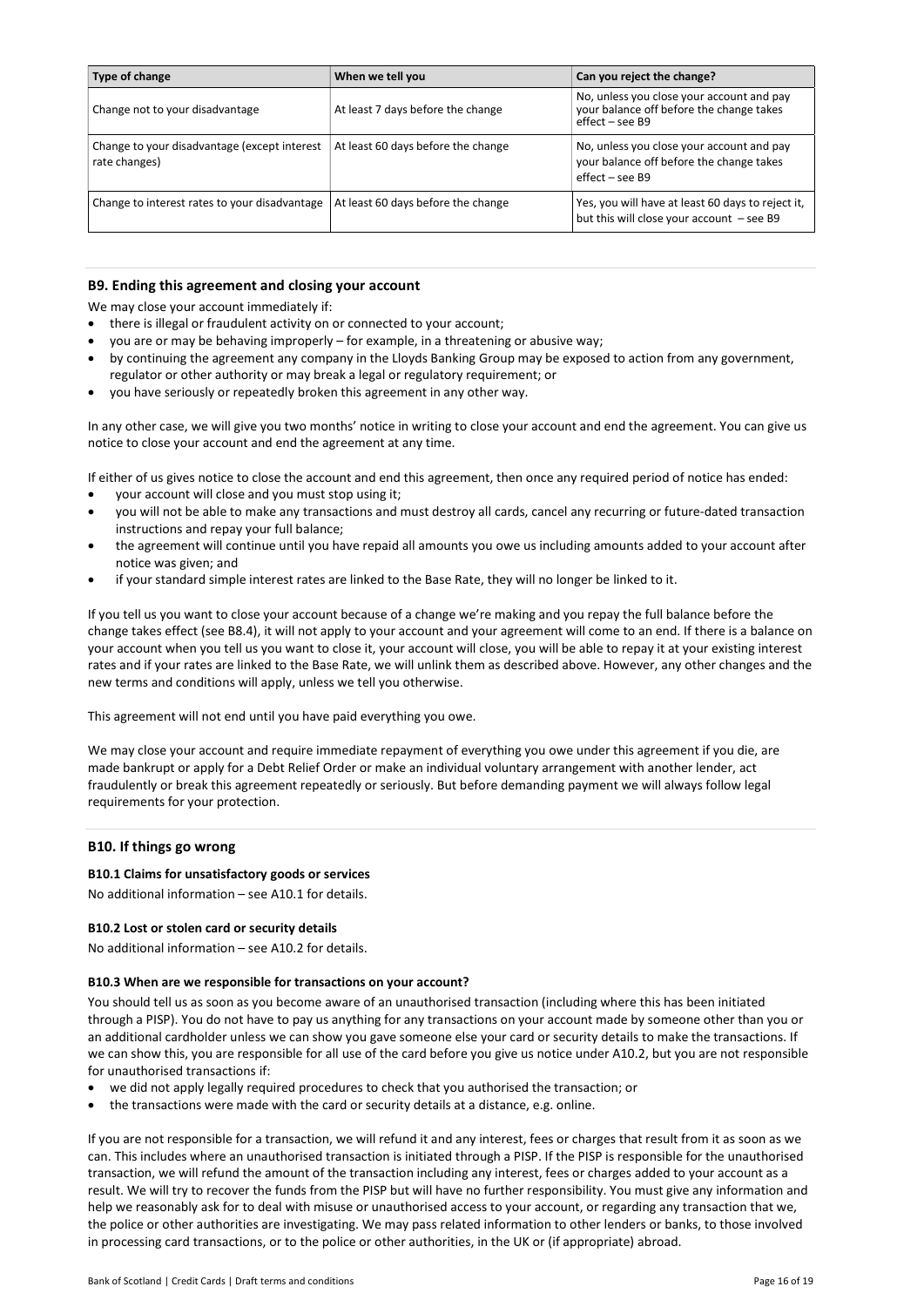#### B10.4 Refunds and mistakes

You can ask us to refund a purchase (and any interest we have charged on it) if all the following are met:

- The purchase was made from a retailer in the UK, or in the European Economic Area which means EU member states, plus Norway, Iceland and Liechtenstein.
- You did not specify an exact amount to be paid.
- The amount taken was more than you could have reasonably expected in the circumstances including your previous spending patterns.
- You request a refund within 8 weeks of the payment date.

If these conditions are not met, we do not have to refund you but we will tell you if we can help or suggest other steps you could take. We may ask you to provide information to help us investigate whether you are entitled to the refund. You may also find it helpful to contact the person you paid.

If we are told, for example by another lender or bank, that someone else has paid money into your account by mistake, we may take from your account an amount up to the mistaken payment amount. We do not have to ask you to agree to this, but will let you know if it happens. We will act reasonably and try to minimise any inconvenience to you. If we cannot return funds to that person we may give them, or their lender or bank, details about you and your account so they can recover the money.

## B10.5 What if your circumstances change?

You must let us know as soon as possible if your circumstances change in a way that we may not otherwise know about and that may change our assessment of your financial standing. Examples include losing your job or your income significantly reducing; say because you are off work with long-term sickness.

If you have money worries or find yourself in financial difficulty, please contact us to discuss your options. If you prefer to speak to someone independent before you speak with us, several free advice services are available. We will be happy to give you details.

## B10.6 Operational or security incident

We will tell you as soon as we can if there is a major operational or security incident that may affect you. We will explain what you need to do.

## B11. Contacting each other and electronic communications

We will contact you using the details you give us. If we say we will write to you, we will send a letter or write to you in some other way that we reasonably think is suitable. Examples include email, text or including a message in your statement or by providing information in your secure personal area in Internet Banking.

You must tell us if your name or contact details change by calling us, visiting a branch or going online. Otherwise, we will continue using the details you last gave us. We are not responsible if we cannot contact you or if we send confidential information to the wrong address using those details. We may ask you to provide proof of some changes and if we do, you must provide this promptly, and if you don't, we may stop you making transactions (see B2.5) or close your account (see B9).

If you provide your mobile phone number or email address, we will register you for our free account alerts service so we can send you messages to tell you about certain activity on your account. We will use the most recent contact details we hold for you.

You can request electronic correspondence (including paperless statements, emails or texts) to be provided in your secure personal area in Internet Banking or ask us to start sending you paper correspondence. You can do this by contacting us or by logging into Internet Banking and going to the "Manage Online and Paper Preferences" page. We will not amend any electronic correspondence provided in your secure personal area in Internet Banking.

If we send you information using Internet Banking, you will receive an email from us when a document is ready for you to view. If we know that the email has not been delivered, we may resend it or return your preferences to paper correspondence.

#### ! We may charge you our reasonable costs of trying to find you if your contact details are not correct.

## B12. Changing your mind

No additional information – see A12 for details.

## B13. Loyalty (if applicable)

No additional information – see A13 for details.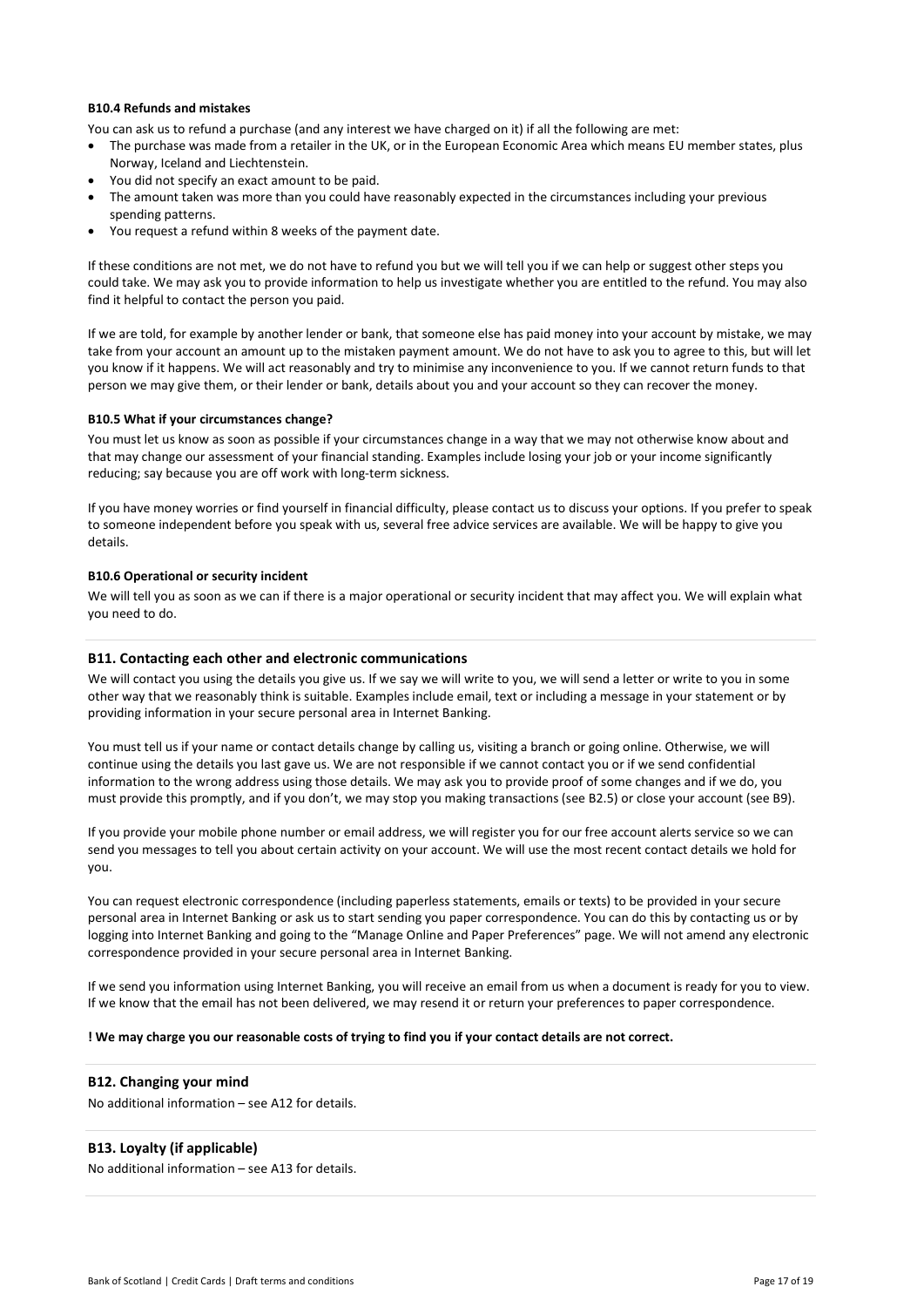## B14. Other important terms

## B14.1 Complaints

If you have a complaint in connection with this agreement you can write to, call us (see A11 for details) or go online. If our Customer Service Department cannot resolve the complaint or you are not happy with their response, you can apply at no cost to you, to have it resolved by the Financial Ombudsman Service. You may also be able to ask them to look at your complaint in some other circumstances (please see www.financial-ombudsman.org.uk for details).

## B14.2 Rights and obligations under this agreement

You may not transfer any of your rights or obligations under this agreement. We may transfer our rights and obligations under this agreement (including our obligation to lend) to someone else. If we do so, your rights under this agreement will not be affected.

If we choose not to enforce any of our contractual rights against you, we can still enforce them at a later time unless we tell you we have chosen to give up our right to do so.

A person who is not a party to this agreement has no rights to enforce it.

Each term or part of a term of this agreement operates separately. If any court of competent authority decides any of them are unlawful or unenforceable, the other terms will remain in full force.

Unless you have a legal right to do so, you must not hold back a payment you owe us because of a disagreement between you or an additional cardholder and a third party if doing so means you will be failing to pay a debt you have not disputed with us.

## B14.3 What happens if we break the terms of this agreement?

We are responsible if you suffer loss because we have broken this agreement. There are four exceptions to this rule:

- We are not responsible if a retailer or bank (or its cash machine or other machine) does not accept your card or card number.
- We are not responsible for losses or costs caused by abnormal and unforeseeable circumstances outside our reasonable control, which would have been unavoidable despite all efforts to the contrary. These include delays or failures caused by industrial action (e.g. strikes), problems with another system or network, mechanical breakdown or data-processing failures.
- We are not responsible for losses or costs if a regulatory requirement means we must break this agreement.
- We make this agreement with you as a personal customer. So we are not responsible for any business losses or costs you suffer, such as loss of business, profits or opportunities.

These exceptions do not apply to:

- losses caused by us acting fraudulently or very carelessly; or
- any other liability to the extent that the law stops us limiting or excluding that liability.

## B14.4 What is set-off and how can we use it?

If we owe you any money under this agreement, we may use that money to reduce any arrears you owe. This is called the right of set-off. If we intend to use this right, we will tell you.

If you owe us money under this agreement, we may take payment from current or savings accounts you have with us if you don't pay us on time. This includes joint accounts, and you should ensure you make any joint account holders aware of this. If we choose to exercise this right, we will first check that you have enough left in your accounts to cover essential living expenses. We will also follow any relevant guidance in a code of practice that applies to us, or as required by our regulator or another similar body.

#### B14.5 Law applying to this agreement

- (a) Unless you are resident in Scotland at the time this agreement is entered into, English law will decide any legal questions about it, and about our dealings with you with a view to entering into this agreement. In addition, the courts of England and Wales will have exclusive jurisdiction regarding this agreement, subject to (c) below.
- (b) If you are resident in Scotland at the time this agreement is entered into, Scottish law will decide any legal questions about it, and about our dealings with you with a view to entering into this agreement. In addition, the Scottish courts will have exclusive jurisdiction regarding this agreement, subject to (c) below.
- (c) However, if you have a dispute arising out of the operation of one of our branches, agencies or other establishments, the dispute may be brought in the courts where that branch, agency or other establishment is located. In such circumstances, the law of the place in which the branch, agency or other establishment is located will decide any legal questions about this agreement and our dealings with you with a view to entering into it.

General law (for example, about financial services, banking or consumer protection) applies to this agreement and the services we provide to you under it. For further information about these legal rights, contact your local Trading Standards Department or Citizens Advice.

This agreement applies even if any term of it contradicts or overlaps with any law that applies, unless the law says we cannot agree with you to change or exclude the effect of that law.